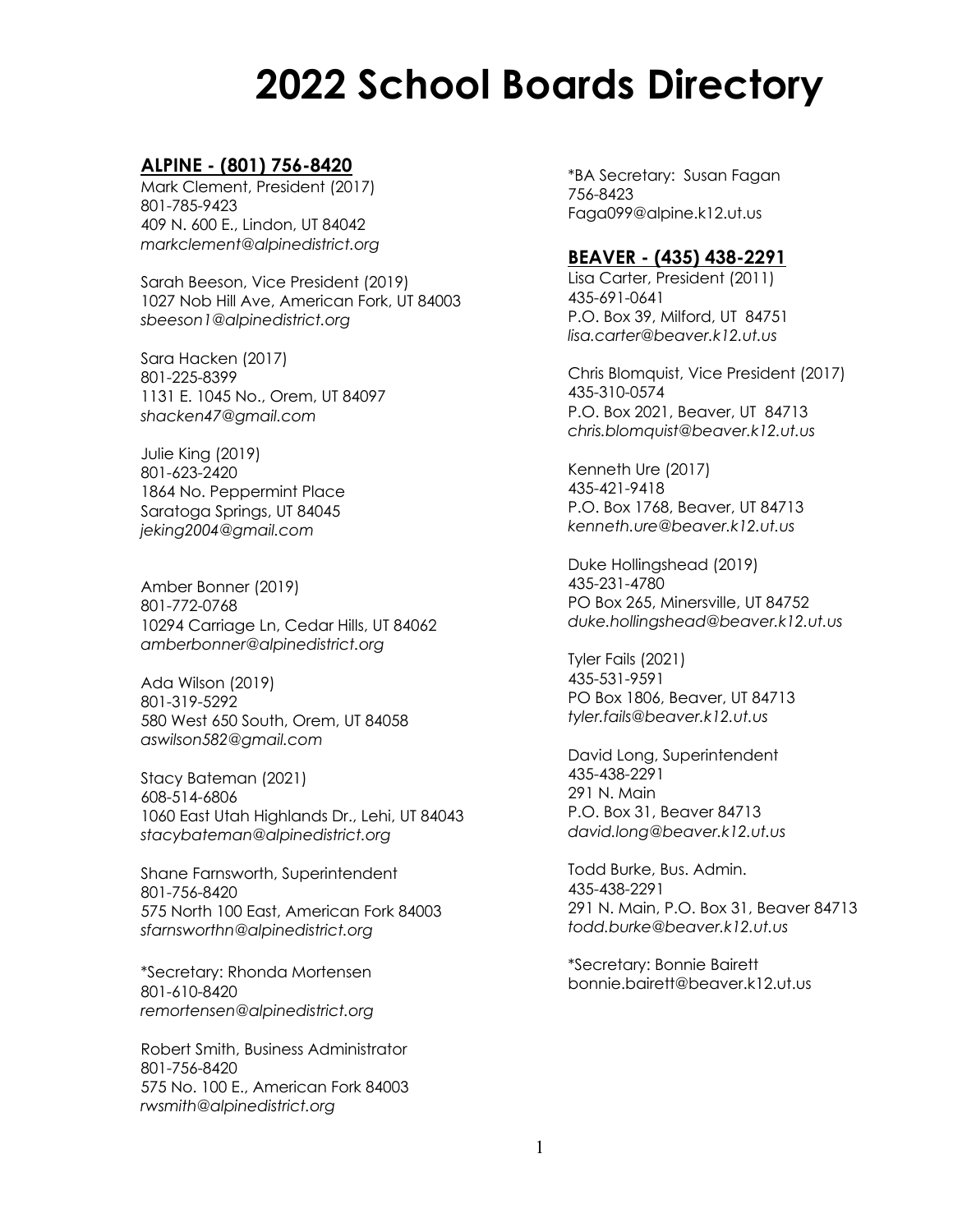# **BOX ELDER - (435) 734-4800**

Julie Taylor, President 801-425-7426 522 So. 800 W., Brigham City, UT 84302 *julie.taylor@besd.net*

Tiffani Summers, Vice President 435-854-7130 12420 W. Faust Valley Rd., Tremonton, UT 84337 *tiffani.summers@besd.net*

Karen Cronin (2011) 435-723-7600 2205 South 750 West, Perry, UT 84302 *karen.cronin85@gmail.com*

Wade Hyde (2014) 435-720-7069 4000 N. Hwy 38, Brigham City, UT 84302 *wadehyde52@gmail.com*

Bryan Smith (2009) 435-734-2150 155 North Marie Dr., Brigham City UT 84302 *bryan.smith@orbitalatk.com*

Connie Archibald (2005) 435-257-5981 1365 S. Century Dr., Tremonton 84337 *connie.archibald@besd.net*

Nancy Kennedy (2005) 435-734-2568 1233 N. Highland Blvd., Brigham City 84302 *nanken@xmission.com*

Clyde Wohlgemuth (2022) 435-720-1382 803 E. 700 So., Brigham City, UT 84302 *clyde.wohlgemuth@besd.net*

Steve Carlsen, Superintendent 435-734-4800 960 So. Main, Brigham 84302 *steve.carlsen@besd.net* 

David Roberts, Business Administrator 435-734-4800 Ext 114 960 So. Main, Brigham 84302 *david.roberts@besd.net*

\*Secretary: Marci Hatch marci.hatch@besd.net

# **CACHE - (435) 752-3925**

Teri Rhodes, President 435-563-3570 161 E. 100 So., Newton, UT 84327 *teri.rhodes@ccsdut.org*

Kathy Christiansen, Vice President (2013) 234 No. 810 E., Smithfield, UT 84335 *kathy-christiansen@comcast.net*

Roger Pulsipher (2014) 435-770-6900 11800 So. 800 E., Avon, UT 84328 *rogerpulsipher@gmail.com*

Chris Corcoran 435-512-2673 729 E. 100 So., Hyde Park 84318 *chris.corcoran@usu.edu*

Larry Jeppesen 435-245-6008 226 South 200 West, Wellsville 84339 *larry.jeppesen@comcast.net*

D. Jeffrey Nielsen 435-750-6420 3285 So. Main, Nibley, UT 84321 *jeff.cress.nielsen@gmail.com*

Randall Bagley (2014) 801-753-2684 45 West Center, Providence, UT 84332 *rbagley61@gmail.com*

Steve C. Norton, Superintendent 435-752-3925 84 E. 2400 No., No. Logan 84341 *steve.norton@ccsdut.org*

\*Secretary: Emily Rigby *emily.rigby@ccsdut.org*

Jared Black, Bus. Admin. 435-752-3925 84 E. 2400 No., No. Logan 84341 *jared.black@ccsdut.org*

\*BA Secretary: Cheryl Henrie ext. 2025 *cheryl.henrie@cache.k12.ut.us*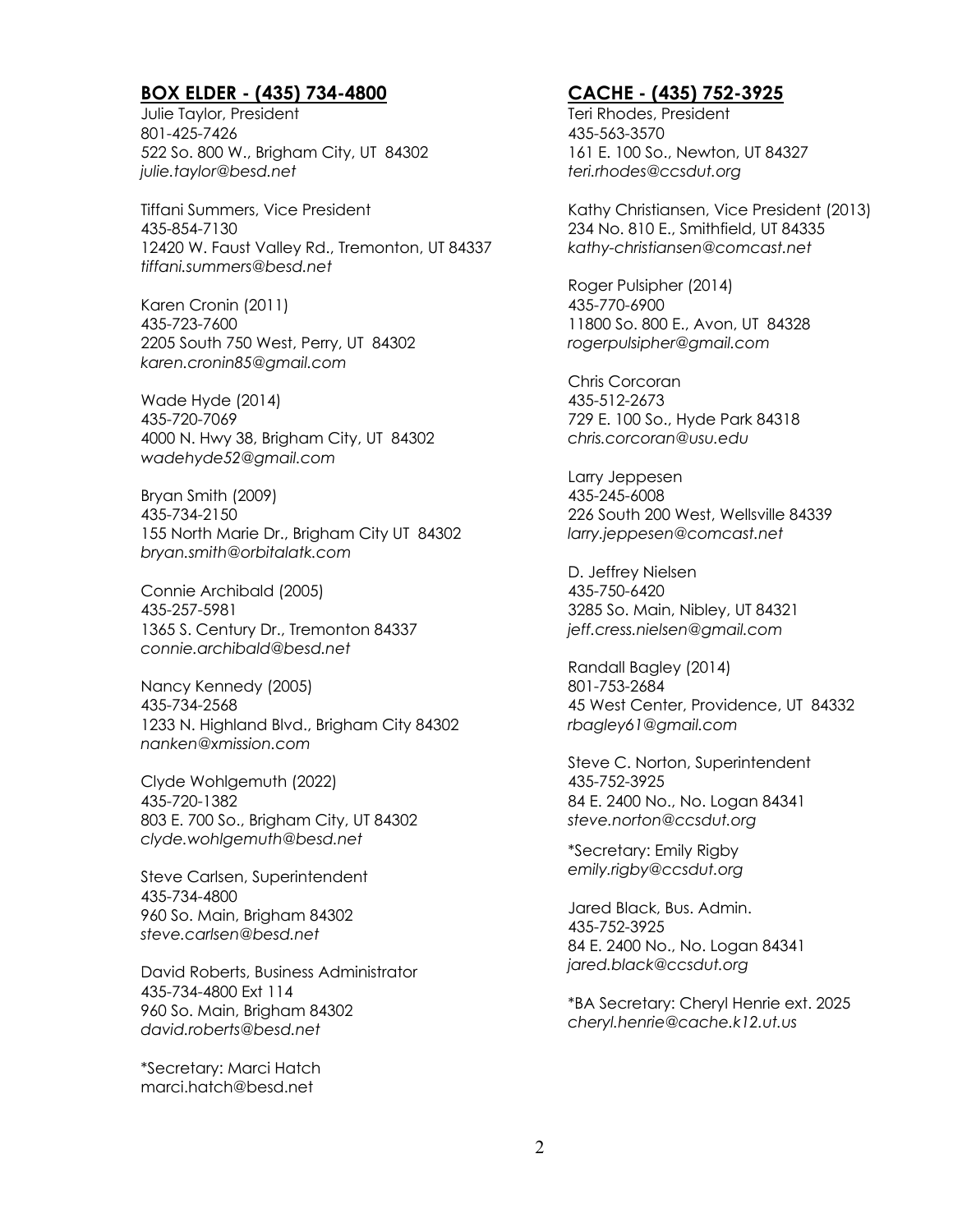#### **CANYONS SCHOOL DISTRICT (801) 826-5000**

Nancy Tingey, President (2013) 801-947-0772 2768 Glenn Abbey Cir., Sandy, UT 84093 *njtingey@gmail.com*

Steve Wrigley, Vice President (2011) 801-598-3894 10190 Flanders Rd, Sandy, UT 84092 *steve.wrigley@canyonsdistrict.org*

Amanda Oaks, Vice President (2019) 801-793-0336 12187 Cypress Point Way, Draper, UT 84020 *amanda.oaks@canyonsdistrict.org*

Amber Shill (2014) 801-971-7887 2548 E. Cupecoy Dr., S.L.C. UT 84121 *amber.shill@gmail.com*

Clareen Arnold (2014) 801-244-9982 10083 S. Mount View Dr., Sandy, UT 84070 *truelycreative@hotmail.com*

Mont Millerberg (2017) 801-455-1819 236 E. Millerberg Dr., Sandy, UT 84070 *mont.millerberg@canyonsdistrict.org*

Holly Neibaur (2021) 801-580-2954 431 E. Morning Ridge Circle, Draper 84020 *neibaurfamily@gmail.com*

Rick Robins, Superintendent 801-826-5000 office 801-209-7052 cell 9361 So. 300 East, Sandy, UT 84070 *rick.robins@canyonsdistrict.org*

\*Secretary: Cindee Clawson 801-826-5011 *cindee.clawson@canyonsdistrict.org*

Leon Wilcox, Bus. Admin. 801-826-5340 office 9361 So. 300 East, Sandy, UT 84070 *leon.wilcox@canyonsdistrict.org*

# **CARBON - (435) 637-1732**

Jeff Richens, President (2009) 435-637-8723 wk 435-637-8726 hm 435-636-9402 cell 320 West 200 North, Price, Utah 84501 *jeffprwid@emerytelcom.net*

Lee McCourt, Vice President (2011) 435-637-2322 1610 S. East Coal Creek Rd., Price, UT 84501 *leemccourt@emerytelcom.net*

Wayne Woodward (2007) 435-637-7241 925 N. 300 E., Price 84501 *wwoodward@live.com*

Keith Cox (2021) 435-650-3246 1833 W. 4200 N., Helper, UT 84526 *kcox@emerytelcom.net*

Gwen Callahan 801-781-0295 1530 West 720 North, Price, UT 84501 *callahang@carbonschools.org*

Mika Salas, Superintendent 435-637-1732 wk 435-650-1733 cell 435-637-6782 hm 251 West 400 North, Price 84501 *salasm@carbonschools.org*

\*Secretary: Heather Martines *martinesh@carbonschools.org*

Darin Lancaster, Bus. Admin. 435-637-1732 251 West 400 North, Price 84501 *dlancaster@carbonschools.org*

\*BA Secretary: Heather Martines 435-613-3126 *martinesh@carbonschools.org*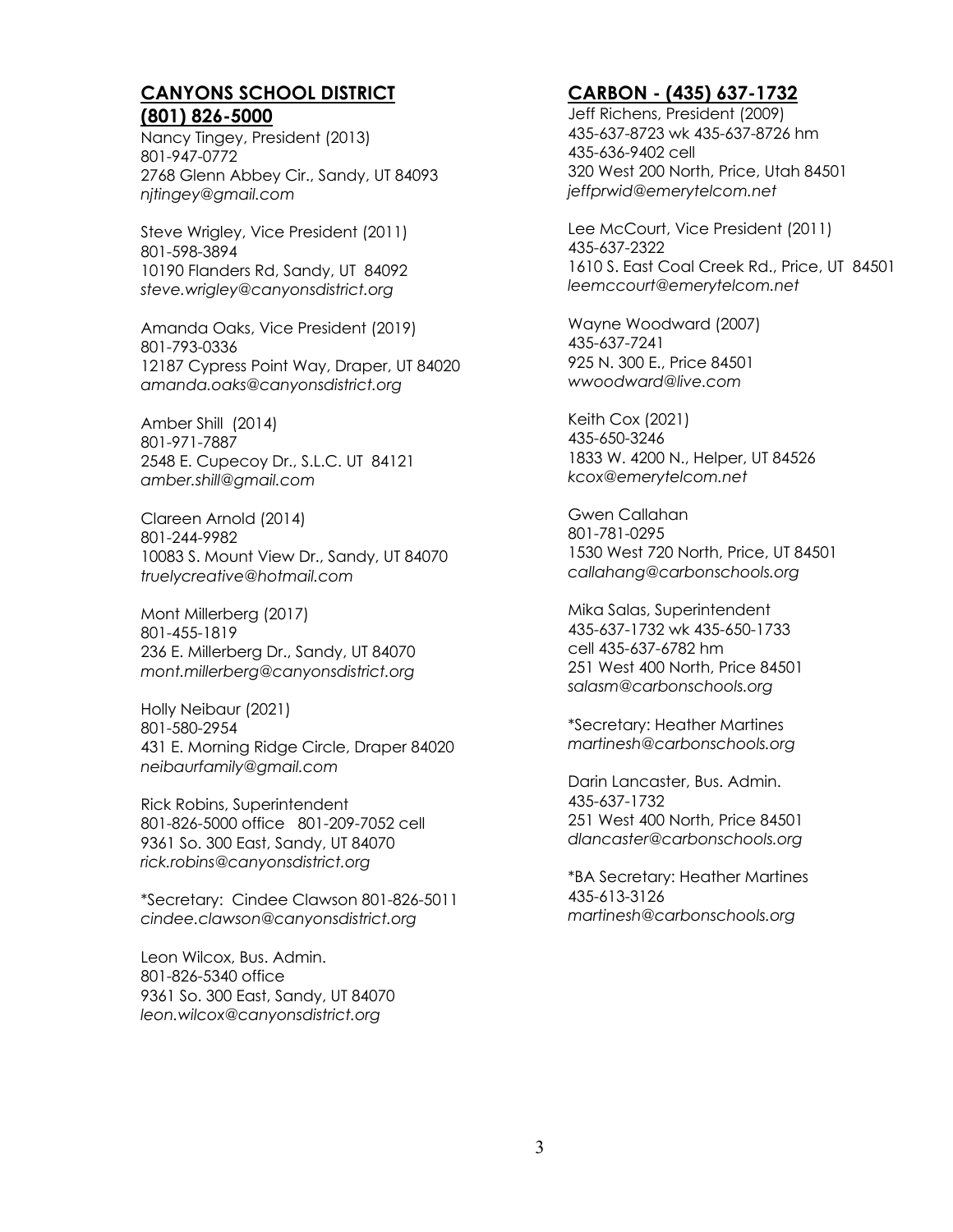# **DAGGETT - (435) 784-3174**

Chelsy Lail, President (2019) 435-778-5941 PO Box 263, Manila, UT 84046 *clail@dsdf.org*

Sarah Wilson, Vice President (2018) 435-828-3026 PO Box 183, Manila, UT 84046 *maamabear77@gmail.com*

Charles Card (2019) 435-720-8821 PO Box 148, Dutch John, UT 84023 *guidebrigade@gmail.com*

Rob Gahley (2021) 307-780-5834 PO Box 37, Manila, UT 84046 *rgahley@dsdf.org*

Ch'ree Mills (2021) 435-778-0138 PO Box 428, Manila, UT 84046 *cmills@dsdf.org*

Bruce Northcott, Superintendent 435-784-3174 ext. 110 Box 249, Manila 84046 *bnorthcott@dsdf.org*

Missy Butler, Bus. Admin. mbutler@dsdf.org

#### **DAVIS – 801-402-5258**

John Robison, President (2017) 801-292-3736 1131 E. 500 N., Bountiful, UT 84010 *jrobison@dsdmail.net*

Marie Stevenson, Vice President (2019) 801-540-7900 2308 W. 900 N., Layton, UT 84041 *mstevenson@dsdmail.net*

Liz Mumford (2017) 801-635-5123 4435 Sunset Circle, Bountiful, UT 84010 *emumford@dsdmail.net*

Gordon Eckersley (2014) 717 North 150 East, Layton, UT 84041 *geckersley@dsdmail.net*

Julie Tanner (2014) 801-390-4379 717 South Old Lake Ln, Fruit Heights, UT 84037 *jutanner@dsdmail.net*

Brigit Gerrard (2017) 801-628-9727 2228 E. Cherry Lane., Layton, UT 84040 *bgerrard@dsdmail.net*

Cheryl Phipps (2019) 801-628-4679 623 N. 675 W., Clearfield, UT 84015 *cphipps@dsdmail.net*

Reid Newey, Superintendent 801-402-5258 cell 801-721-7088 45 E. State St., P.O. Box 588 Farmington 84025 *rnewey@dsdmail.net*

\*Secretary: Victoria Hansen 801-402-5258 *vihansen@dsdmail.net*

Craig Carter, Bus. Admin. 801-451-1257 *ccarter@dsdmail.net*

\*BA Secretary's: Karen Waite (801)402-5256 *kwaite@dsdmail.net*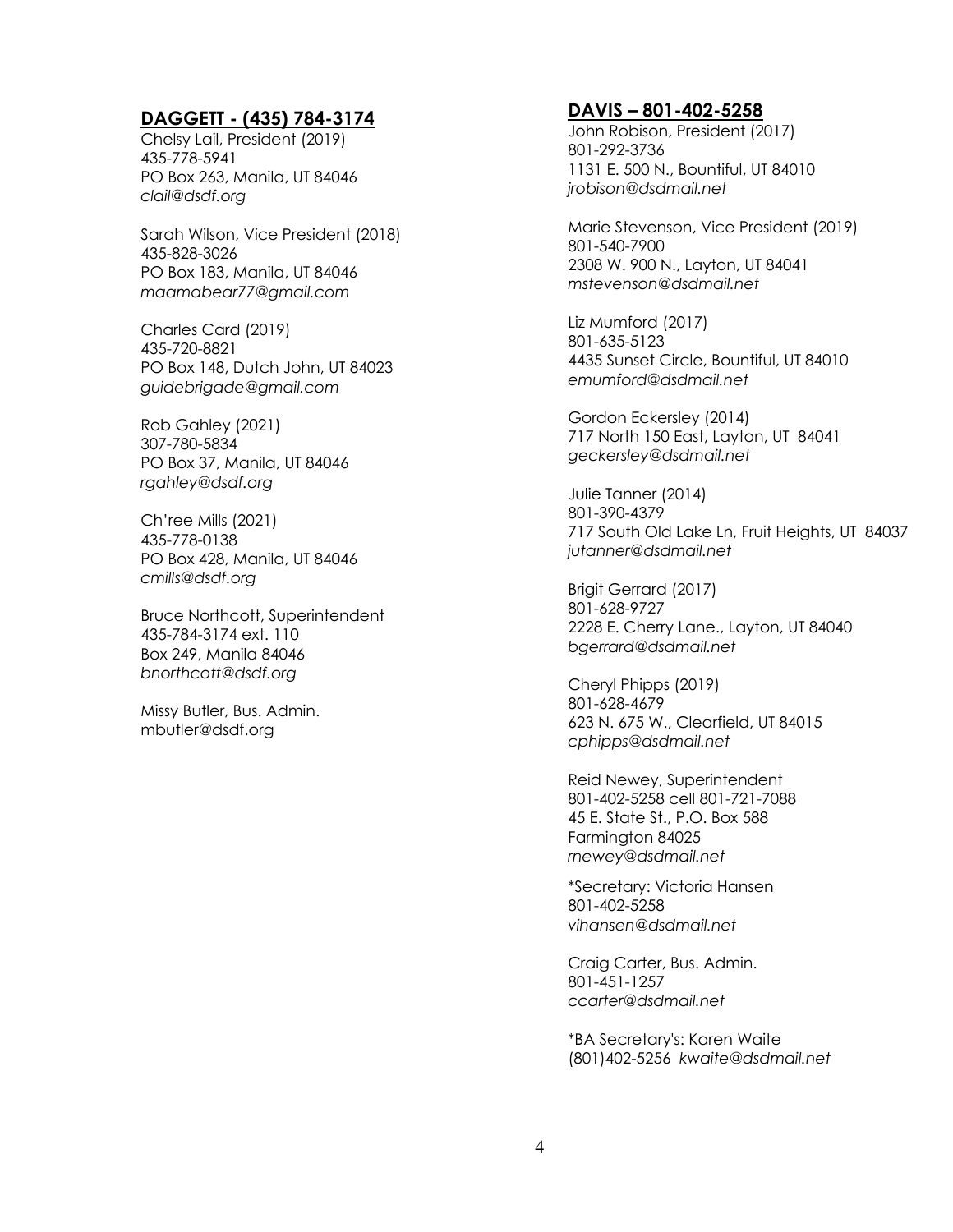# **DUCHESNE - (435) 738-2411**

Kim Harding, President (2019) 435-823-2444 6312 W. 7500 S., Myton, UT 84052 *kharding@dcsd.org*

Mark Thacker, Vice President (2013) 435-454-3030 HC 65 Box 108, Bluebell, UT 84007 mthacker@dcsd.org

Tony Smith (2019) 435-823-1252 1275 Club House Dr. (69-1) Roosevelt, UT 84066 *tksmith@ubtanet.com*

Brandon Bench HC 64, Box 148 Duchesne, UT 84021 *bbench@dcsd.org*

Gary Nelson 435-671-7368 496 E. 600 N. (90-3) Roosevelt, UT 84066 *gnelson@dcsd.org*

J. David Brotherson, Superintendent 435-738-2411 1010 E. 200 No., Roosevelt, UT 84066 *jdbrotherson@dcsd.org*

Dee Miles, Bus. Admin. 435-738-2411 1010 E. 200 No., Roosevelt, UT 84066 *dmiles@dcsd.org*

#### **EMERY - (435) 687-9846**

Tracey Johnson, President (2017) 435-749-0098 P.O. Box 246, Orangeville, UT 84537 *tracey@emeryschools.org*

Marie Johnson, Vice President 435-687-9001 Box 1138, Huntington 84528 *mariej@emeryschools.org*

Royd Hatt 435-564-3224 Box 134, Green River 84525 *roydh@emeryschools.org*

McKenzi Guymon (2017) 435-749-9729 PO Box 518, Ferron, UT 84523 *kenzi@emeryschools.org*

Todd Huntington (2021) 435-749-2365 Box 1054, Castle Dale, UT 84513 *toddh@emeryschools.org*

Ryan Maughan, Superintendent 435-687-9846 P.O. Box 120, Huntington 84528 *ryanm@emeryschools.org*

Jackie Allred, Bus. Admin. 435-687-9846 P.O. Box 120, Huntington 84528 *jackiea@emeryschools.org*

\*Secretary: Korie Bouldin *korieb@emeryschools.org*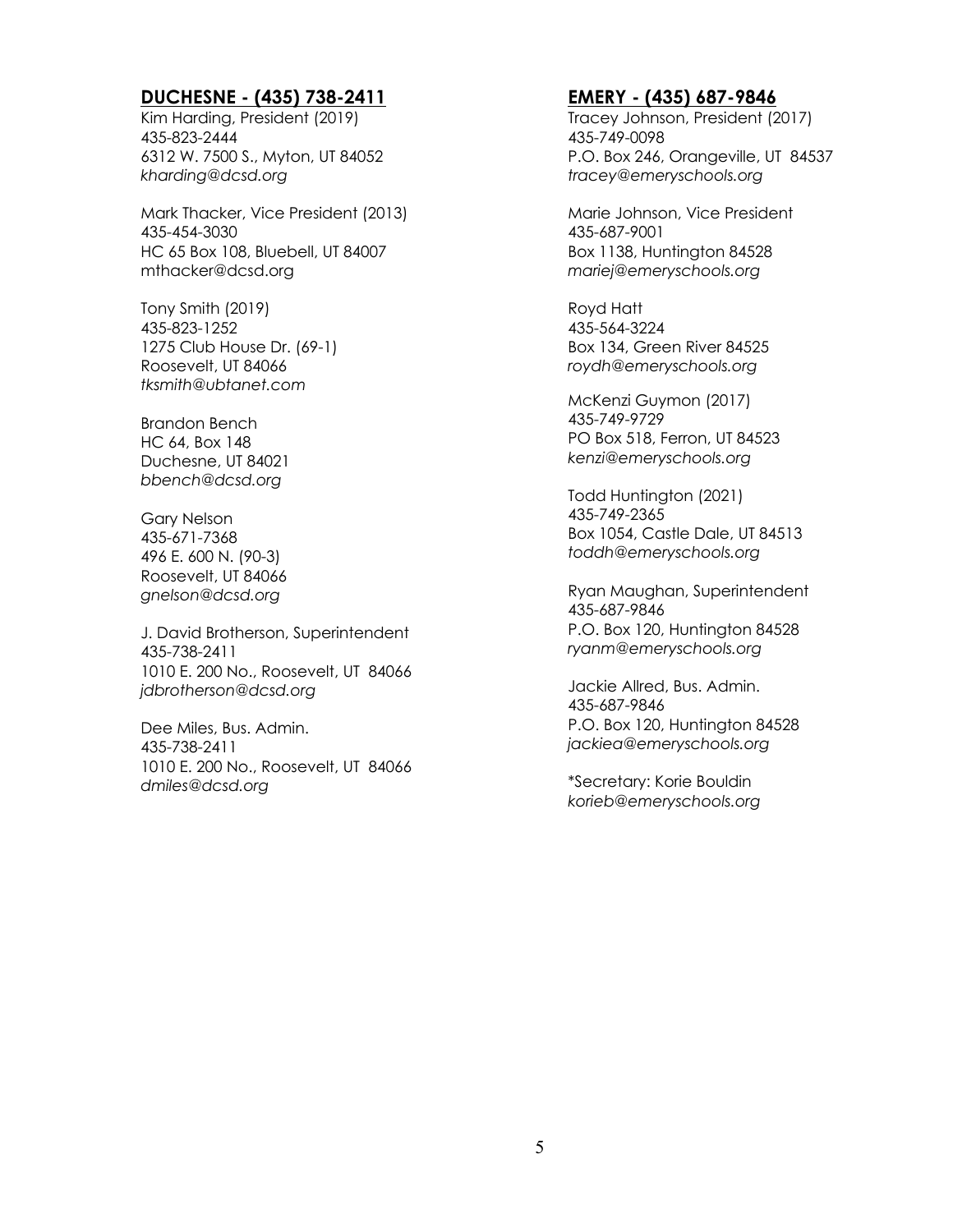#### **GARFIELD - (435) 676-8821**

April LeFevre, President (2019) 435-531-9039 PO Box 65, Tropic, UT 84776 *april.lefevre@garfk12.org*

Cheryl Cox, Vice President (2011) 435-335-7550 P.O. Box 1448 Boulder, UT 84716 *cheryl.cox@garfk12.org*

Myron Cottam (2013 435-826-4600 P.O. Box 313 Escalante, UT 84726 *myron.cottam@garfk12.org*

Curtis Barney (2021) 435-231-3330 PO Box 573, Panguitch, UT 84759 *curtis.barney@garfk12.org*

William Ralph Perkins (2021) 435-691-7375 PO Box 613, Panguitch, UT 84759 *ralph.perkins@garfk12.org*

John Dodds, Superintendent 435-676-8821 P.O. Box 398, Panguitch 84759 *jdodds@garfk12.org*

Lane Mecham, Bus. Admin. 435-676-1302 P.O. Box 398, Panguitch 84759 *lane.mecham@garfk12.org*

\*Secretary: Nicole Spencer *nicole.spencer@garfk12.org*

# **GRAND - (435) 259-5317**

Melissa Byrd, President (2013) 435-259-1612 966 Westwood Ave. Moab, UT 84532 *byrdm@grandschools.org*

Katherine Williams, Vice President (2019) 435-260-8121 3140 Orion Dr., Moab, UT 84532 *kathy@grandschools.org*

Britnie Ellis (2014) 435-260-1772 4905 Sunny Acers Lane Moab, UT 84532 *ellisb@grandschools.org*

Ariel Atkins (2021) 435-269-8211 336 Park Road, Moab, UT 84532 *atkinsa@grandschools.org*

Stephen Kennedy (2021) 435-260-0629 518 Walker St., Moab, UT 84532 *kennedys@grandschools.org*

Taryn Kay, Superintendent 435-259-1718 264 South 400 East, Moab 84532 *kayt@grandschools.org*

\*Secretary: Krista Wilson 435-259-5317 *wilsonkr@grandschools.org*

Pat Wilson, Bus. Admin. 435-259-3483 264 South 400 East, Moab 84532 *wilsonp@grandschools.org*

\*BA Secretary: Denese Markland *marklandd@grandschools.org*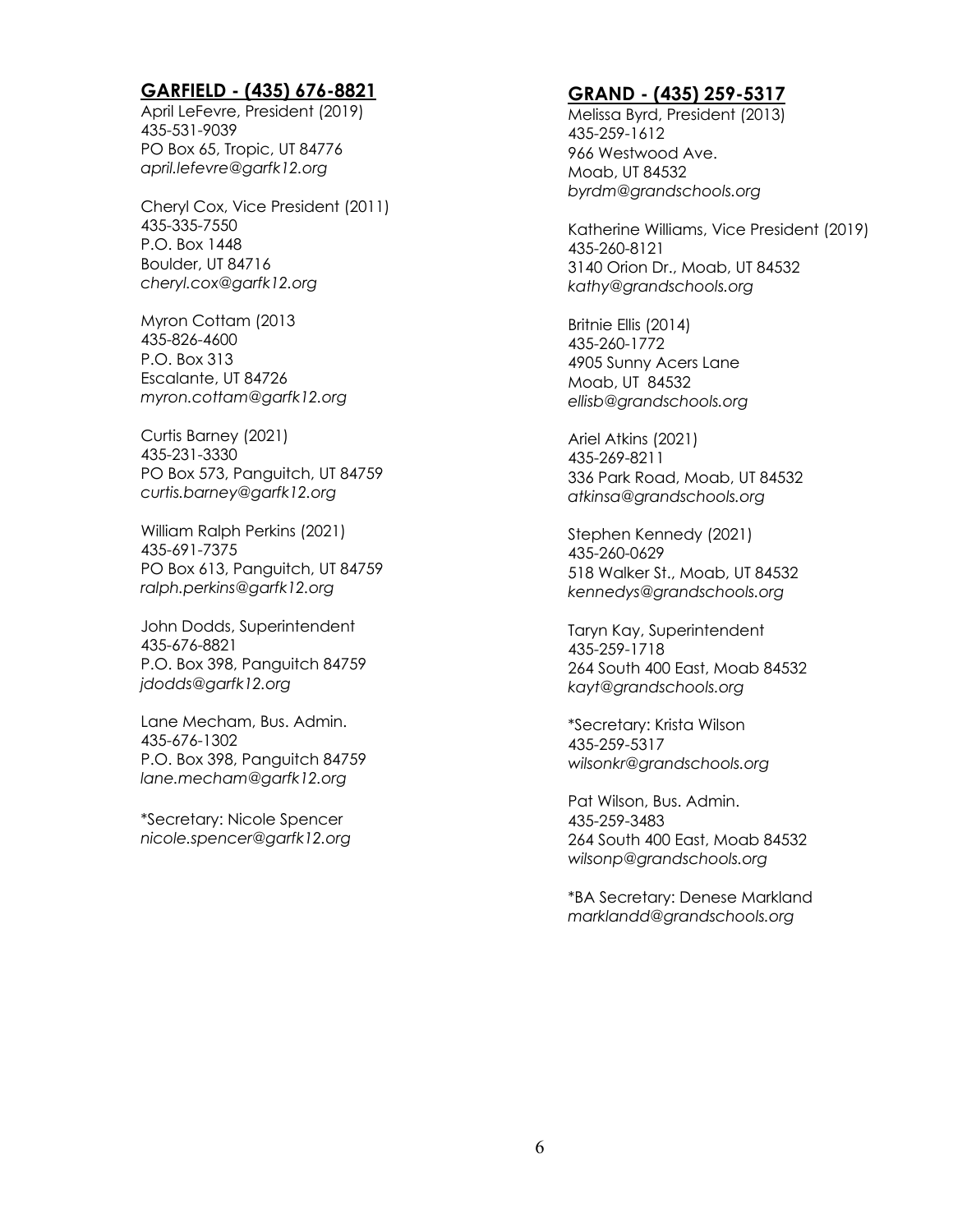# **GRANITE - (385) 646-5000**

Karyn Winder, President (2015) 801-955-0603 4165 South 4400 West WVC, UT 84120 *kwinder@graniteschools.org*

Nicole McDermott, Vice President (2019) 801-597-6902 6545 S. Glenview Cir., Taylorsville, UT 84129 *nmcdermott1@graniteschools.org*

Connie C. Burgess, (2003) 801-261-3436 4414 Summerwood St. Taylorsville 84123 *ccburgess@graniteschools.org*

Terry Bawden (2007) 801-966-5857 3372 S. Island Way, West Valley 84120 *thbawden@graniteschools.org* 

Clarke Nelson (2021) 801-998-8850 5181 S. Saddleback Dr., Holladay, UT 84117 *cbnelson@graniteschools.org*

Kris Nguyen 801-867-9732 3059 S. Hibler Dr., Magna, UT 84044 *knguyen1@graniteschools.org*

Julie Jackson (2021) 360-628-9997 5224 S. Cottonwood Lane, Holladay, UT 84117 *jajackson1@graniteschools.org*

Rich Nye, Superintendent 385-646-4523 2500 S. State Street, SLC 84115 *rknye@graniteschools.org*

\*Secretary: Stacy Bushell *sbushell@graniteschools.org*

David Garrett, Bus. Admin. 385-646-4594 2500 S. State Street, SLC 84115 *dfgarrett@graniteschools.org*

\*BA Secretary: Merilynn Boekweg msboekweg@graniteschools.org

## **IRON - (435) 586-2804**

Michelle Lambert, President (2019) 303-207-5547 1072 W. 800 So., Cedar City, UT 84720 Cedar City, UT 84720 *michelle.lambert@ironmail.org*

Dale Brinkerhoff, Vice President (2019) 435-586-7791 820 W. 400 S., Cedar City, UT 84720 *dalebrinkerhoff@gmail.com*

Ben Johnson (2021) 435-586-3005 PO Box 738, Parowan, UT 84761 *johnsonb@suu.edu*

Jeff Corry (2021) 435-704-1769 242 So. 200 E., Cedar City, UT 84720 *herrcorry14@gmail.com*

Dave Staheli (2021) 435-590-2537 1280 W. 3695 No., Cedar City, UT 84721 *dave@staheliwest.com*

Lance Hatch, Superintendent 435-586-2804 2077 W. Royal Hunte Dr. Cedar City 84720 *lance.hatch@ironmail.org*

\*Secretary: Monica Torres *monica.torres@ironmail.org*

Todd Hess, Bus., Admin 435-586-2804 2077 W. Royal Hunte Dr. Cedar City 84720 *todd.hess@ironmail.org*

\*BA Secretary: Kelli Brown *kelli.brown@iron.k12.ut.us*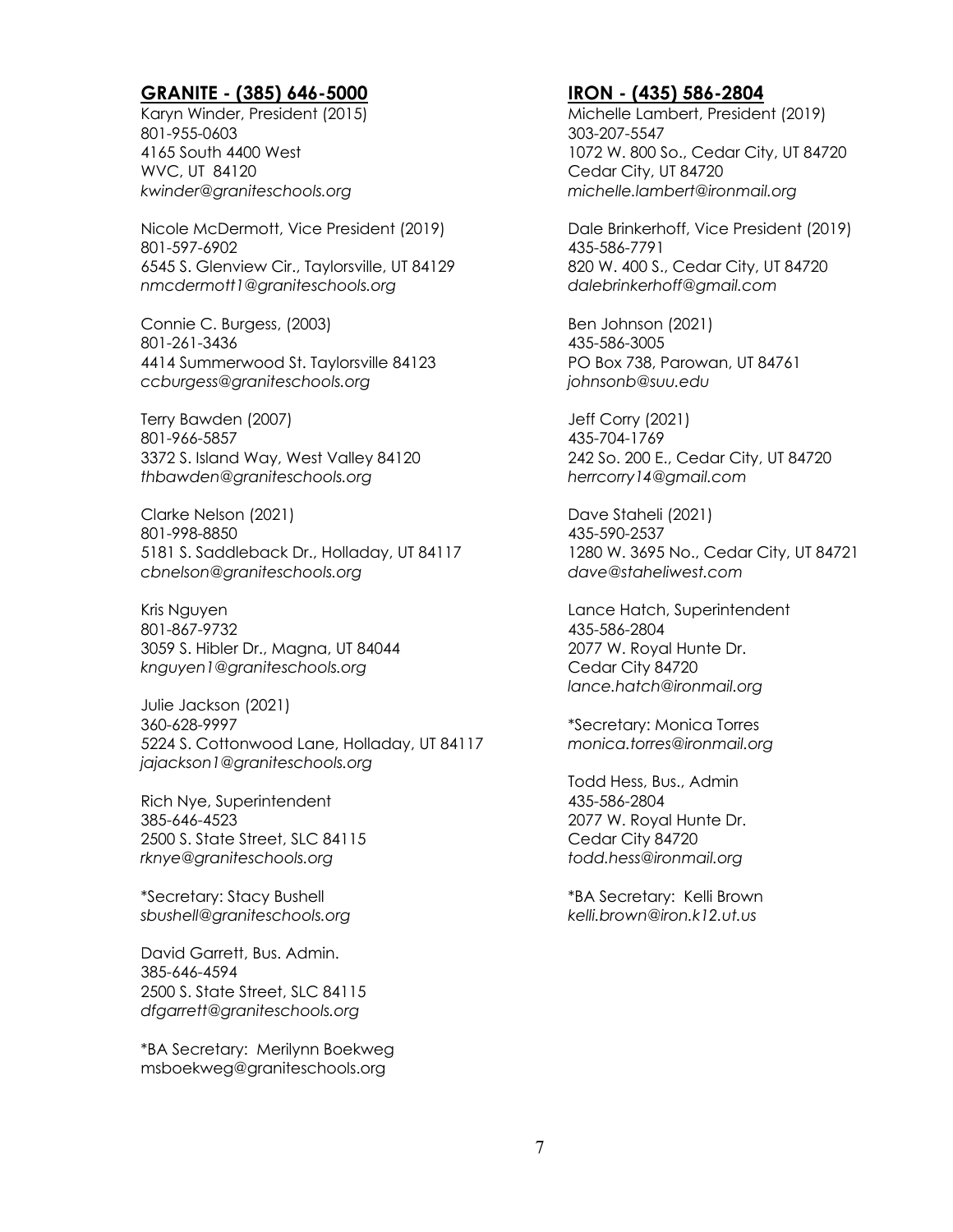# **JORDAN – (801) 567-8100**

Tracy J. Miller, President 801-243-6253 3052 W. Snow Peak Ln, So. Jordan, UT 84095 *tracymiller.ut@gmail.com*

Bryce Dunford, Vice President (2017) 801-910-1832 5035 W. Woodridge Dr., So. Jordan, UT 84095 *bryce@dunford.com*

Marilyn Richards, Second Vice President (2017) 801-256-3767 2036 W. 8780 S., West Jordan, UT 84088 *marilynrichards4jordan@gmail.com*

Matthew Young (2014) 801-897-3741 12744 S. Merryvale Circle Riverton, UT 84095 *matthewyoung127@gmail.com*

Jen Atwood (2014) 801-674-9647 6927 S. Jefferson Circle West Jordan, UT 84084 *jenzatwood@gmail.com*

Darrell Robinson (2017) 801-699-8017 14341 S. Knapper Point Cove Herriman, UT 84096 *drdarrellrobinson@gmail.com*

Niki George (2021) 801-694-8576 9081 S. Coppering Ave., West Jordan, UT 84081 *niki.george@jordandistrict.org*

Anthony Godfrey, Superintendent 801-567-8100 7387 South Campus View Drive, W Jordan 84084 *anthony.godfrey@jordandistrict.org*

\*Secretary: Roxane Siggard *roxane.siggard@jordandistrict.org*

John Larsen, Bus. Admin. 801-567-8120 *john.larsen@jordandistrict.org*

\*BA Secretary: Lisa Lestarge 801-567-8120 *lisa.lestarge@jordandistrict.org*

#### **JUAB - (435) 623-1940**

Dale Whitlock, President (2009) 744 N. 1100 E., Nephi, UT 84648 *dale@security-ins.com*

Tracy Olsen, Vice President (2007) 435-623-0267 875 East 100 South, Nephi 84648 *tracyolsen73@gmail.com*

Linda Hanks (2011) 435-623-1296 P.O. Box 518 Levan, UT 84639 *lwhanks@gmail.com*

Janet G. Ware 801-380-0796 465 No. 800 E. Nephi 84648 *jware7191@gmail.com*

Cassie Beutler 801-636-2441 P.O. Box 388 Mona, UT 84645 *cassandra.beutler@juabsd.org*

Kodey Hughes, Superintendent 435-623-1940 346 East 600 North, Nephi 84648 *kodey.hughes@juabsd.org*

\*Secretary: Erika Johnson *erika.johnson@juabsd.org*

Darin Clark, Bus. Admin. 435-623-1940 346 East 600 North, Nephi 84648 *darin.clark@juabsd.org*

\*BA Secretary: Danielle Zeeman *danielle.zeeman@juabsd.org*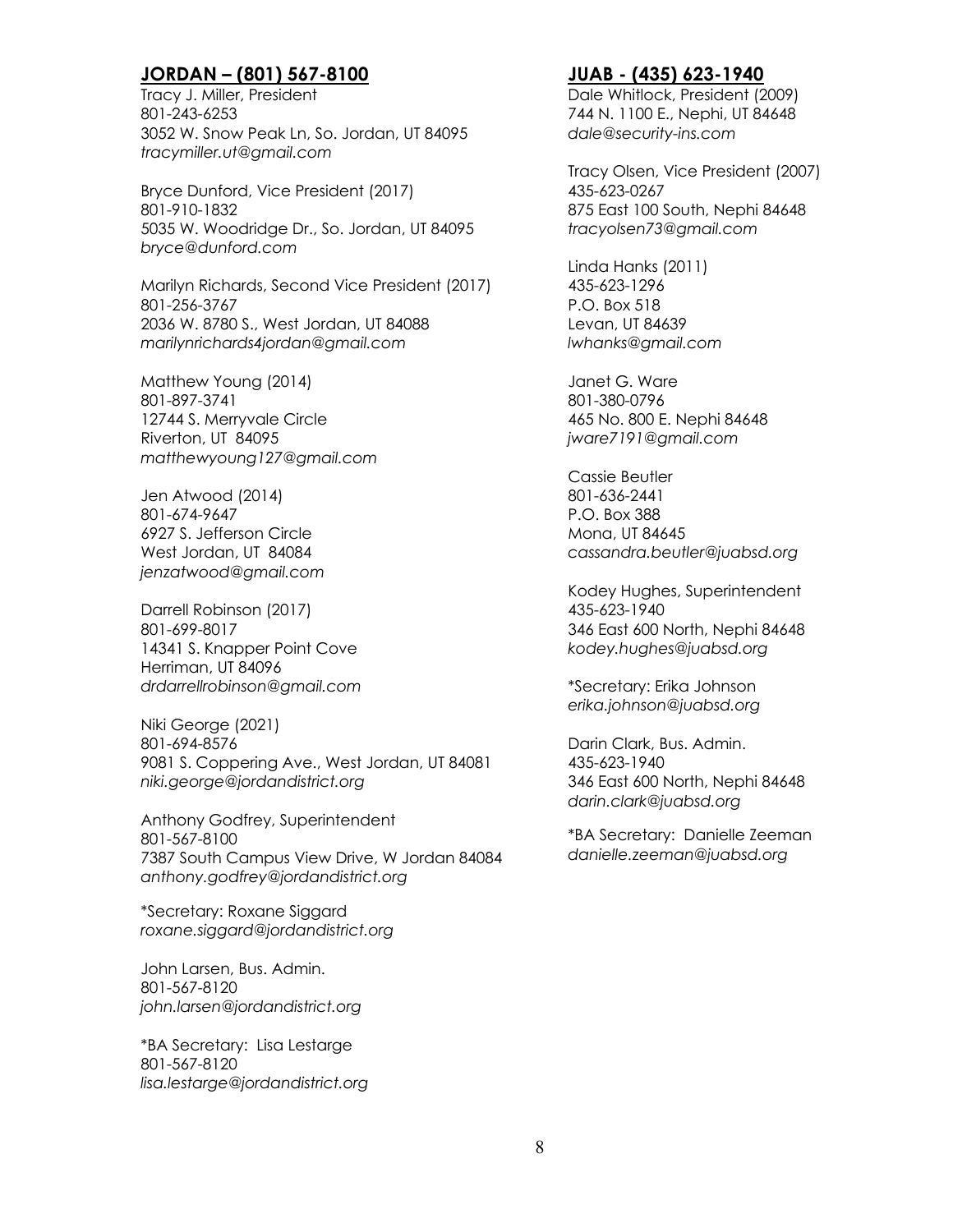# **KANE – (435) 644-2555**

Dr. LoRal G. Linton, President (1999) 435-644-2459 745 South 175 East, Kanab 84741 *lintons8@hotmail.com*

Brian Goulding, Vice President (2011) 435-648-2473 P.O. Box 62, Orderville, UT 84758 *gouldingb@kane.k12.ut.us*

Danny Little (2017) 435-689-0056 38 E. 100 So., Kanab, UT 84741 *littled@kane.k12.ut.us*

Karen H. Kelly (2017) 435-689-0374 98 So. 300 E., Kanab, UT 84741 *kellyk@kane.k12.ut.us*

Lisa Livingston (2017) 435-899-9730 307 W. Pipe Springs Dr., Kanab, UT 84741 *livingstonl@kane.k12.ut.us*

Ben Dalton, Superintendent 435-644-5997 746 South 175 East, Kanab 84741 *daltonb@kane.k12.ut.us*

Cary Reese, Bus. Admin. 435-644-5784 746 So. 175 E., Kanab 84741 *reesec@kane.k12.ut.us*

\*Secretary: Kim Blake ext. 3 *blakek@kane.k12.ut.us*

# **LOGAN - (435) 755-2300**

Larry Williams, President (2019) 435-752-0529 1527 No. 1525 E., Logan, UT 84341 *larry.williams@loganschools.org*

Frank Stewart, Vice President (2019) 1146 No. 680 E., Logan, UT 84341 *fstewart@btech.edu*

Ann Geary 435-753-0157 259 West 1800 North, Logan 84341 *anntgeary@yahoo.com*

Kristie D. Cooley (2007) 435-752-4862 75 Ballard Way, Logan 84321 *kristie.cooley@loganschools.org*

Gregg Miller (2021) 435-799-4139 1148 Eastridge Drive, Logan, UT 84321 *gandkmiller@gmail.com*

Frank Schofield, Superintendent 435-755-2300 101 West Center, Logan 84321 *frank.schofield@loganschools.org*

Jeff Barben, Bus. Admin. 435-755-2300 101 West Center, Logan 84321 *jeff.barben@loganschools.org*

\*Secretary: Rachel Behm ext. 1016 *rachel.behm@loganschools.org*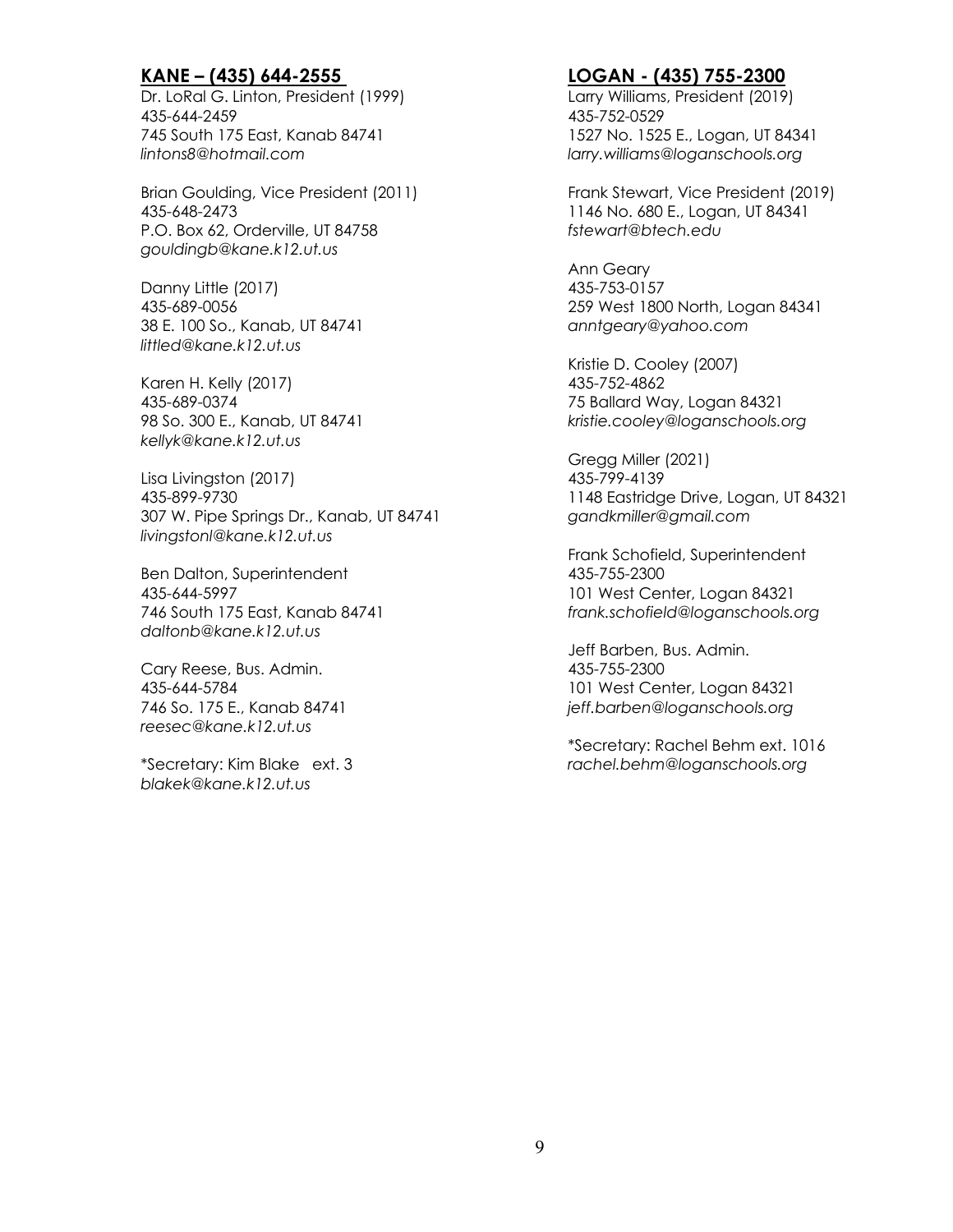# **MILLARD - (435) 864-1000**

Todd Holt, President (2014) 435-864-2446 256 East 4500 South, Delta, UT 84624 *todd@deltacpa.com*

David E. Lund, Vice President 801-362-9438 20 North 300 East, PO Box 360152 Holden, UT 84636 *dlund@ieee.org*

Adam Britt (2013) 435-743-8220 535 South 800 East, Fillmore, UT 84631 *abritt@co.millard.ut.us*

Joyce Barney (2019) 435-864-7487 PO Box 504, Delta, UT 84624 *joyce.barney@millardk12.org*

Jenni Finlinson (2021) 435-406-4713 250 East 200 South, PO Box 34 Oak City, UT 84649 *jenni.finlinson@miilardk12.org*

David Styler, Superintendent 435-864-1000 285 East 450 North, Delta 84624 *dave@millardk12.org*

Corey Holyoak, Bus. Admin. 435-864-1000 285 East 450 North, Delta 84624 *corey.holyoak@millardk12.org*

\*Secretary: Merrie Jo Smith *merriejo@millardk12.org*

## **MORGAN - (801) 829-3411**

Ronald D. Blunck, President (2011) 801-710-2699 5817 Aspen Circle, Morgan 84050 *ronblunck@gmail.com*

Gaylene Adams, Vice President (2017) P.O. Box451, Morgan, UT 84050 *lg\_adams@msn.com*

Kelly Preece (2017) 801-391-9240 P.O. Box 795, Morgan, UT 84050 *kellyepreece@yahoo.com*

Adam Toone (2017) 801-821-1992 P.O. Box 383, Morgan, UT 84050 *skinnytllc@yahoo.com*

Lars Birkeland (2019) 801-927-7693 5927 Dartmouth Dr., Morgan, UT 84050 *larsleifbirk@hotmail.com*

Doug Jacobs, Superintendent 801-829-3411 P.O. Box 530, Morgan 84050 *djacobs@morgansd.org*

\*Secretary: Jana Brown *jbrown@morgansd.org*

Scott McMillan, Bus. Admin. 801-829-3411 P.O. Box 530, Morgan 84050 *smcmillan@morgansd.org*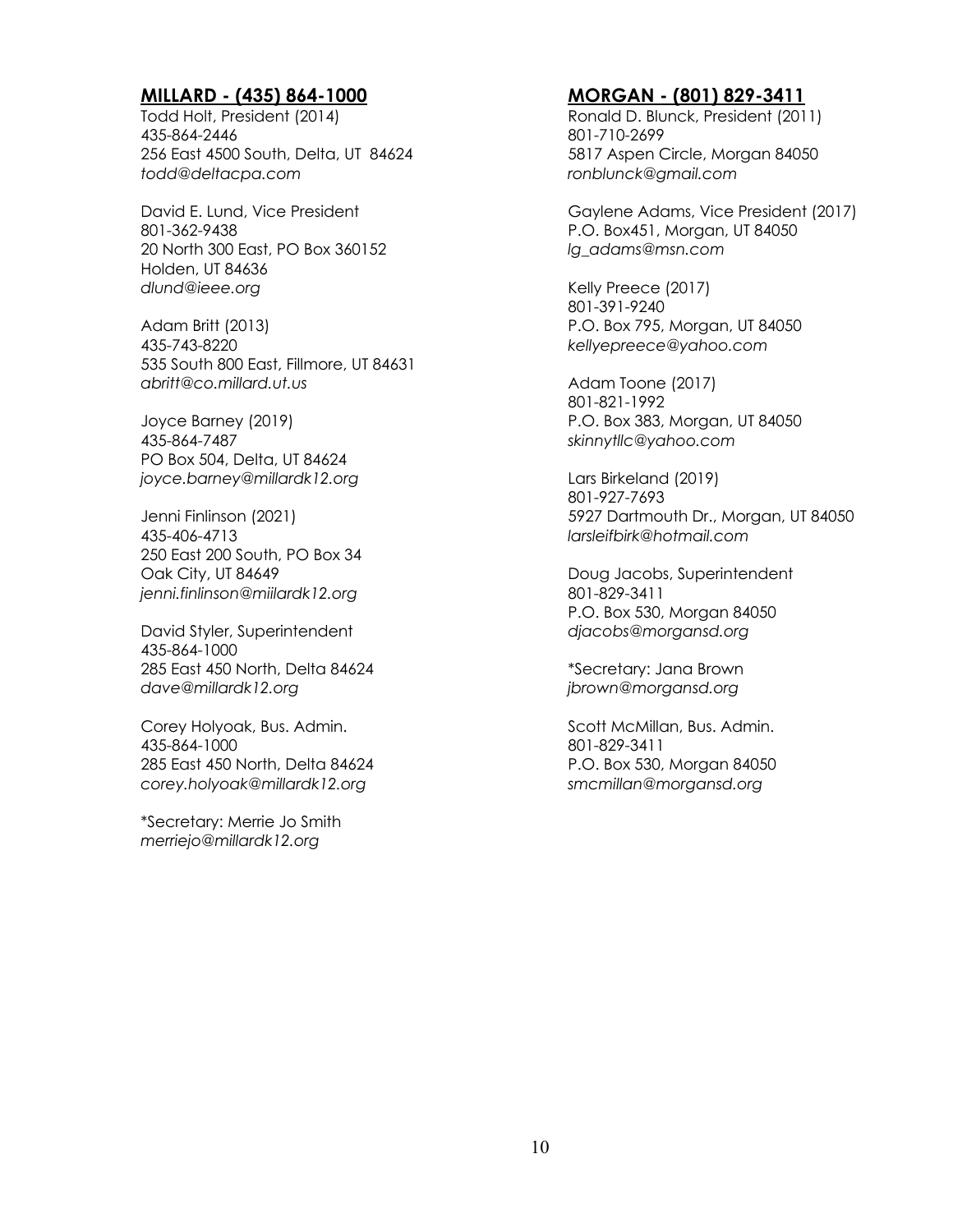# **MURRAY – (801-264-7400)**

Jaren Cooper, President (2017) 801-598-7925 6197 S. Westridge St., Murray, UT 84107 jcooper@murrayschools.org

Belinda Johnson, Vice President (2011) 801-231-8666 4711 Atwood Blvd, Murray, UT 84107 *bjohnson@murrayschools.org*

Kami Anderson (2014) 801-699-9360 821 West River Glen Dr., Murray, UT 84123 *kanderson@murrayschools.org*

Kelly Taeoalii 801-502-9638 5492 S. White Springs Dr.., Murray, UT 84123 *ktaeoalii@murrayschools.org*

Elizabeth Payne (2019) 702-717-9653 24 W. Stauffer Ln., Murray, UT 84107 *epayne@murrayschools.org*

Jennifer Covington, Superintendent 801-264-7400 5102 Commerce Dr., Murray 84107 *jcovington@murrayschools.org*

\*Secretary: Kristen Davis *kdavis@murrayschools.org*

Richard Reese, Bus. Admin. 801-264-7400 5102 Commerce Dr., Murray 84107 *rreese@murrayschools.org*

\*BA Secretary: Randi Homsombath *rhomsombath@murrayschools.org*

# **NEBO - (801) 354-7400**

Christine Riley, President (2009) 801-465-9411hm 801-360-4738 cell 450 Apple Lane, Payson, Utah 84651 *christine.riley@nebo.edu*

Lisa Rowley, Vice President (2017) 801-361-5176 P.O. Box 567, Santaquin, UT 84655 *lisahrowley19@gmail.com*

Shannon Acor (2013) 801-372-8056 1649 E. Center St., Springville, UT 84663 *shannon.acor@nebo.edu*

Rick Ainge (2011) 801-423-0598 298 North 460 West, Salem, UT 84653 *rick@aingecpa.com*

Kristen Betts 801-491-0598 1495 No. 800 E., Mapleton, UT 84664 *kristencbetts@gmail.com*

Shauna Warnick (2021) 801-227-4330 3519 Fairway Cir., Spanish Fork, UT 84660 *shaunawarnick@gmail.com*

John Taylor (2021) 801-362-3077 228 E. 800 S., Springville, UT 84663 *john.taylor8@me.com*

Rick Nielsen, Superintendent 801-354-7400 350 S. Main, Spanish Fork, Utah 84660 *rick.nielsen@nebo.edu*

\*Secretary: Raquel Baum **801-354-7426** *raquel.baum@nebo.edu*

Michael Harrison, Bus. Admin. 801-354-7412 fax 801-798-4010 350 S. Main, Spanish Fork, Utah 84660 *michael.harrison@nebo.edu*

\*BA Secretary: Kaye Davies 801-354-7412 kaye.davies@nebo.edu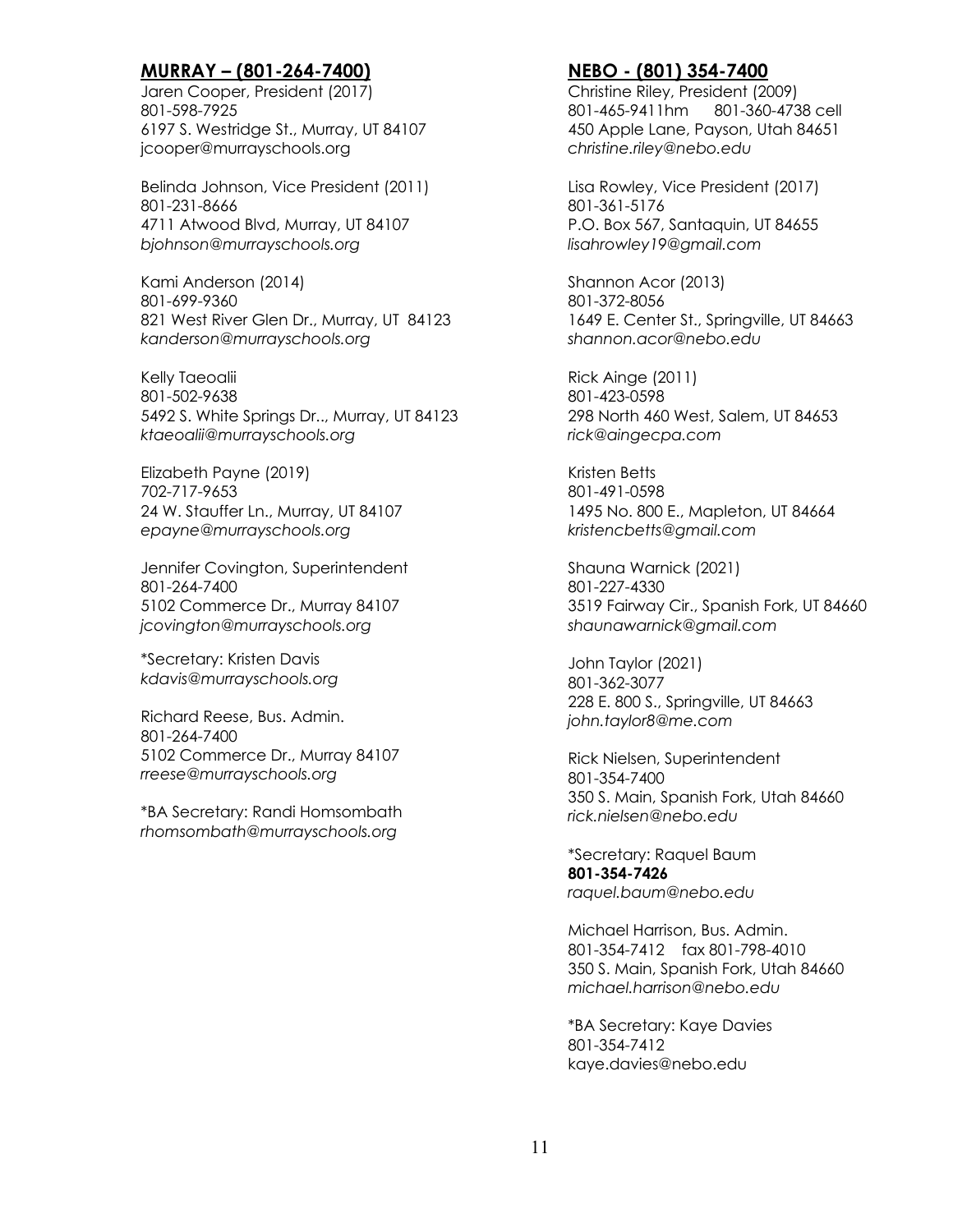# **NORTH SANPETE (435) 462-2485**

Richard Brotherson, President (2009) 435-462-0048 1465 S Hwy 117, Mt. Pleasant, UT 84647 *richbro@cut.net*

Greg Bailey, Vice President (2007) 435-445-9911 P.O. Box 399, Fountain Green 84632 *gbailey435@gmail.com*

Stacey Goble (2013) 435-462-0321 18400 N. 11900 E., Mt. Pleasant, UT 84647 *rickg@cut.net*

Shalmarie Morley (2017) 435-851-4902 P.O. Box 88, Moroni, UT 84646 *shalmarie.morley@gmail.com*

Jeremy Madsen (2019) 435-469-1469 55 N. 300 E., Fairview, UT 84629 *partirish@gmail.com*

Nan Ault, Superintendent 435-462-2485 220 East 700 South, Mt. Pleasant 84647 *nan.ault@nsanpete.org*

Tammy Jorgensen, Bus. Admin. 435-462-2485, Ext. 1811 220 East 700 South, Mt. Pleasant 84647 *tammy@nsanpete.org*

\*Secretary: Melanie Lee *melanie.lee@nsanpete.org*

# **NORTH SUMMIT - (435) 336-5654**

Vern Williams, President (2007) 435-336-2515 2034 SE Wanship Rd., Wanship 84017 *mwilliam@allwest.net*

Susan F. Richins, Vice President (2013) 435-336-5530 P.O. Box 145, Henefer, UT 84033 *jsrichins@allwest.net*

Kevin Orgill (2014) 435-336-2833 3605 E. Chalk Creek Rd, Coalville, UT 84017 *kjorgill@yahoo.com*

Waylon Bond 435-655-5209 350 Old Farm Lane, Coalville, UT 84017 *waylon\_bond@hotmail.com*

Clark Staley (2021) 435-640-7861 300 W. Creamery Ln., Coalville, UT 84017 *costaley@allwest.net*

Jerre Holmes, Superintendent 435-336-5654 Box 497, Coalville 84017 *jholmes@nsummit.org*

Marci Sargent, Bus. Admin. 435-336-5654 Box 497, Coalville 84017 *msargent@nsummit.org*

\*Secretary: Sara Hamilton *shamilton@nsummit.org*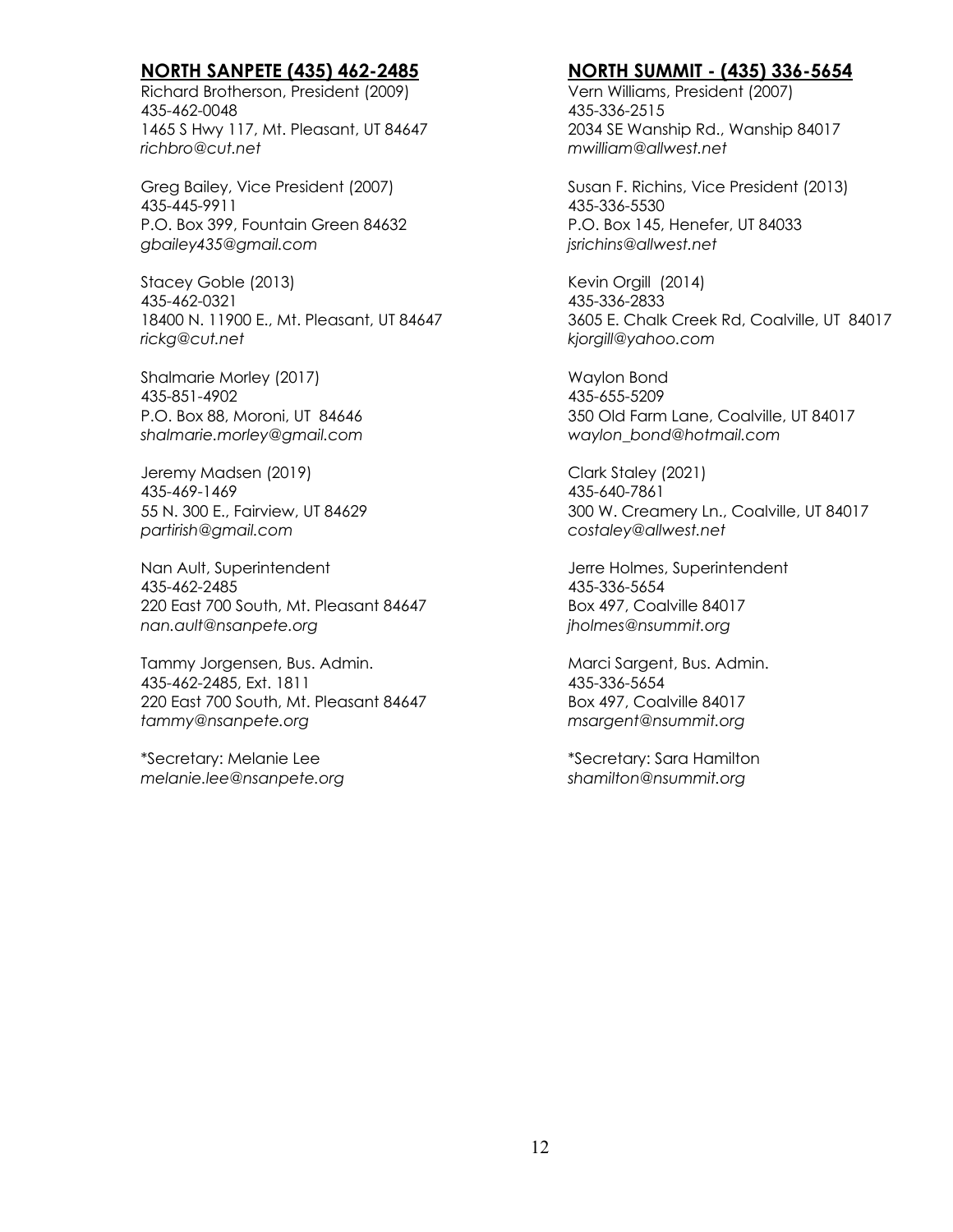# **OGDEN - (801) 737-7301**

Jennifer Zundel, President (2005) 801-940-0686 860 North Jackson, Ogden 84404 *zundelj@ogdensd.org*

Joyce Wilson, Vice President (2005) 801-644-5712 979 27th Street, Ogden 84403 *wilsonj@ogdensd.org*

Susan Richards 801-393-5057 214 W. 1000 So. Ogden, UT 84404 *richardss@ogdensd.org*

Douglas Barker (2014) 801-393-8743 514 Cross Street Ogden, UT 84404 *barkerd@ogdensd.org*

Nancy Blair (2017) 801-393-8587 1756 29th St., Ogden, UT 84403 *blairn@ogdensd.org*

Arlene Anderson (2021) 801-726-3706 885 40th St., Ogden, UT 84403 *andersona@ogdensd.org*

Amber Allred (2021) 801-510-5004 1644 Rushton St., Ogden, UT 84401 *allreda@ogdensd.org*

Luke Rasmussen, Superintendent 801-737-7301 1950 Monroe, Ogden 84401 *rasmussenl@ogdensd.org*

\*Secretary: Nelida Gil 801-737-7301 *giln@ogdensd.org*

Zane Woolstenhulme, Bus. Admin. 801-737-7295 1950 Monroe, Ogden 84401 *zanew@ogdensd.org*

\*BA Secretary: Linda Parsons 801-737-7292 *parsonsl@ogdensd.org*

## **PARK CITY - (435) 645-5600**

Erin Grady, President 435-647-6461 8054 Meadowview Dr., Park City, UT 84098 *egrady@pcschools.us*

Wendy Crossland, Vice President 509-860-6760 3981 Village Rim Rd., Park City, UT 84098 *wcrossland@pcschools.us*

Andrew Caplan (2017) P.O. Box 3591, Park City, UT 84060 *abcaplan@gmail.com*

Anne Peters 435-729-9291 P.O. Box 997, Park City, UT 84060 *apeters@pcschools.us*

Kara Hendrickson (2019) 435-640-8673 3952 View Pointe Dr., Park City, UT 84098 *khendrickson@pcschools.us*

Jill Gildea, Superintendent 435-645-5600 2700 Kearns Blvd, Park City 84060 *jgildea@pcschools.us*

\*Secretary: Lorie Pearce ext. #1425 *lpearce@pcschools.us*

Todd Hauber, Bus. Admin. 435-615-0226 2700 Kearns Blvd., Park City 84060 *thauber@pcschools.us*

\*BA Secretary: AnnaMaria Steinhilber *asteinhilber@pcschools.us*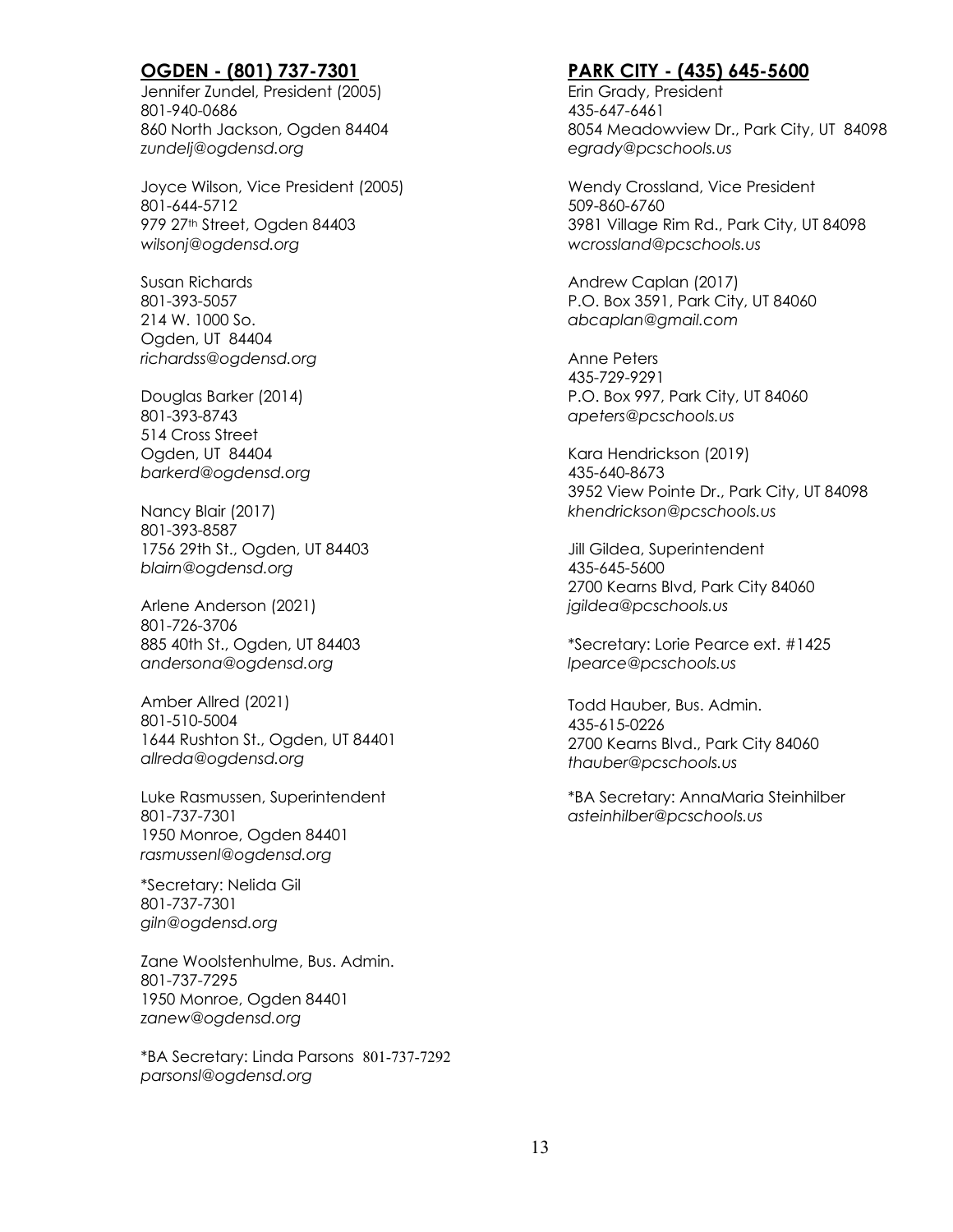# **PIUTE - (435) 577-2912**

Jeremy Pearson, President (2017) 435-577-2051 P.O. Box 362, 265 So. Center St. Kingston, UT 84743 *jeremy.pearson@piutek12.org*

Teresa Morgan, Vice President (2014) 435-577-2860 PO Box 202 Circleville, UT 84723 *teresa.morgan@piutek12.org*

Erin Jensen (2007) 435-326-2012 42 West 225 South, Marysvale 84750 *erin.jensen@piutek12.org*

Rick Dalton 435-577-2485 125 North 300 West, Junction 84740 *rick.dalton@piutek12.org*

Neccia Dalton (2021) 602 S. 300 W., PO Box 221 Circleville, UT 84723 *neccia.dalton@piutek12.org*

Koby Willis, Superintendent 435-577-2912 ext. 2001 Box 69, Junction 84740 *koby.willis@piutek12.org*

Dallas Sylvester, Bus. Admin. 435-577-2912 ext. 2002 Box 69, Junction 84740 *dallas.sylvester@piutek12.org*

\*Secretary: Jeri Sylvester ext. 1 *jeri.sylvester@piutek12.org* Shipping Address: 500 North Main Junction, UT 84740

# **PROVO - (801) 373-6301**

Melanie Hall, President 248-802-7775 737 E. 2620 N., Provo, UT 84604 *melanieh@provo.edu*

Rebecca Nielsen, Vice President (2017) 801-836-7904 1084 W. 990 N., Provo, UT 84604 *rnielsen@provo.edu*

McKay Jensen (2013) 801-471-5258 1569 Willow Lane, Provo, UT 84604 mckayj@provo.edu

Nate Bryson (2019) 801-318-0689 3853 Sherwood Dr., Provo, UT 84604 *nateb@provo.edu*

Jennifer Partridge (2019) 801-368-2172 1301 Cinnamon Ridge Cir., Provo, UT 84606 *jenniferpa@provo.edu*

Gina Hales (2021) 801-369-6733 945 W. 400 N., Provo, UT 84601 *ginah@provo.edu*

Teri McCabe (2021) 385-208-9539 560 West 509 South Provo, UT 84601 *terim@provo.edu*

Keith Rittel, Superintendent 801-374-4805 280 West 940 North, Provo 84604 *keithr@provo.edu*

\*Secretary: Bonnie Tautkus *bonniet@provo.edu*

Derek Anderson, Bus. Admin. 801-360-9819 280 West 940 North, Provo 84604 *dereka@provo.edu*

\*BA Secretary: Lana Rowland 801-374-4848 *lanar@provo.edu*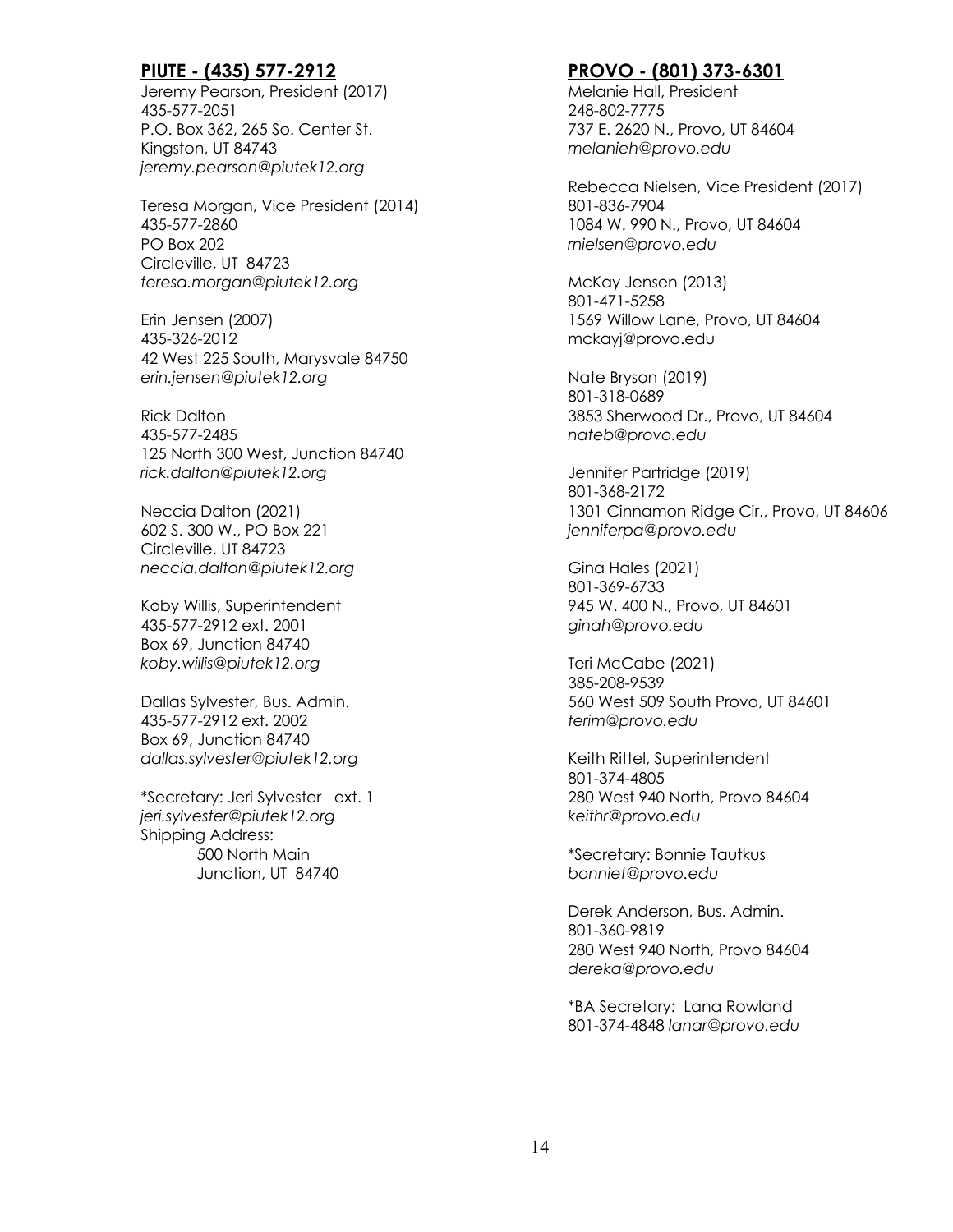# **RICH - (435) 793-2135**

Eric Wamsley, President (2014) 435-946-8652 PO Box 67 Laketown, UT 84038 *ewamsley@richschool.org*

Richard Lamb, Vice President (2019) 801-361-7317 3429 Palimino Cir., Garden City 84028 *rlambdvm@hotmail.com*

Scott Sabey (2013) 435-793-4234 P.O. Box 166 Woodruff, UT 84086 *ssabey@richschool.org*

Peter C. Cornia 435-793-3143 P.O. Box 33, Randolph 84064 *pete.cornia@gmail.com*

Zack McKee (2021) 435-757-2131 333 W. Rendezvous Way PO Box 51, Garden City, UT 84028 *zackbearlake@gmail.com*

Dale Lamborn, Superintendent 435-793-2135 ext. 101 Box 67, Randolph 84064 *dlamborn@richschool.org*

Jennie Johnson, Bus. Admin. 435-793-2135 ext. 102 Box 67, Randolph 84064 *jjohnson@richschool.org*

\*Secretary: Tammy Hoffman ext. 100 *thoffman@richschool.org*

#### **SALT LAKE CITY - (801) 578-8349**

Melissa H. Ford, President (2014) 801-582-1484 1941 Browning Avenue S.L.C. UT 84108 *melissa.ford@slcschools.org*

Nate Salazar, Vice President (2019) 801-367-6392 730 S. Gudgell Ct., SLC 84111 *nate.salazar@slcschools.org*

Katherine Kennedy (2014) 801-359-4409 601 D Street S.L.C. UT 84103 *katherine@kennedys.org*

Kristi Swett 801-485-0681 2256 S. King St., SLC 84109 *kristi.swett@slcschools.org*

Bryce Williams (2021) 827 No. 1200 W., SLC, UT 84116 *bryce.williams@slcschools.org*

Jenny Sika (2021) 801-512-6291 1379 West Gillespie Ave., SLC, UT 84104 *jenny.c.sika@gmail.com*

Mohamed Baayd (2021) 801-358-0254 1400 South 10000 East, SLC, UT 84105 *moforschoolboard@gmail.com*

Timothy Gadson, Superintendent 801-578-8349 440 East 1st South, SLC 84111 *timothy.gadson@slcschools.org*

Secretary: April Johnson *april.johnson@slcschools.org*

Alan Kearsley, Bus. Admin. 801-578-8334 440 East 1st South, SLC 84111 *alan.kearsley@slcschools.org*

\*BA Secretary: Allison Sisam 801-578-8332 *allison.sisam@slcschools.org*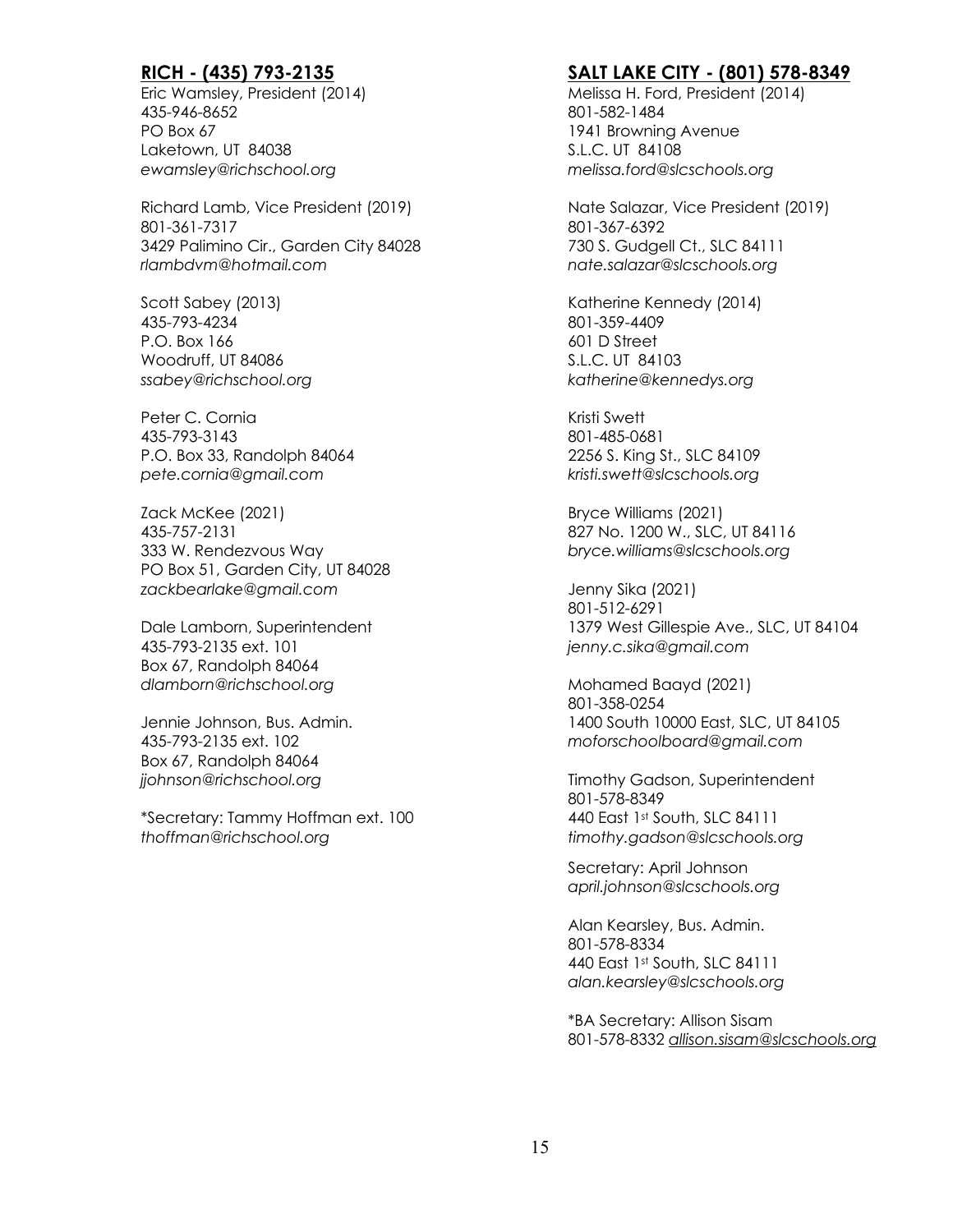# **SAN JUAN - (435) 678-1200**

Lori Maughan, President (2017) 435-459-4555 P.O. Box 783, Monticello, UT 84535 *lmaughan@sjsd.org*

Steven Black, Vice President (2017) 435-485-0298 411 So. Main, Blanding, UT 84511 *sblack4@sjsd.org*

Merri Shumway (2001) 435-979-1434 2949 N. Blue Mountain Rd Blanding 84511 *mshumway@sjsd.org*

Nelson Yellowman (2007) 435-683-2262 P.O. Box 360415 Monument Valley 84536 *nyellowman@sjsd.org*

Lucille Cody (2019) 435-237-2015 PO Box 508, Montezuma Creek, UT 84534 *lcody@sjsd.org*

Ron Nielson, Superintendent 435-678-1211 200 N. Main, Blanding 84511 *rnielson@sjsd.org*

Tyrel Pemberton, Bus. Admin. 435-678-1234 200 N. Main, Blanding 84511 *tpemberton@sjsd.org*

\*Secretary: Eva Ewald 435-678-1211 *eewald@sjsd.org*

## **SEVIER - (435) 896-8214**

Richard Orr, President (2011) 435-527-4447 405 S. 200 E. P.O. Box 185 Monroe, UT 84754 *rickokath@hotmail.com*

Jack G. Hansen, Vice President (2003) 435-896-4706 790 South 9600 West, Richfield 84701 *Jhansen8437@hotmail.com*

Ryan Savage 435-201-1345 275 So. 600 W. Richfield, UT 84701 *ryan@savagealbrechtengineering.com*

John Foster (2017) 435-313-0858 P.O. Box 300394, Glenwood, UT 84730 *john.foster@seviersd.org*

Dixie Rasmussen (2021) 435-201-1567 PO Box 96, Salina, UT 84654 *dixiedelivers13@gmail.com*

Cade Douglas, Superintendent 435-896-8214 180 East 6th North, Richfield 84701 *cade.douglas@seviersd.org*

Chad Lloyd, Bus. Admin 435-896-8214 180 East 6th North, Richfield 84701 *chad.lloyd@seviersd.org*

\*Secretary: Krista Nielson *kristanielson@seviersd.org*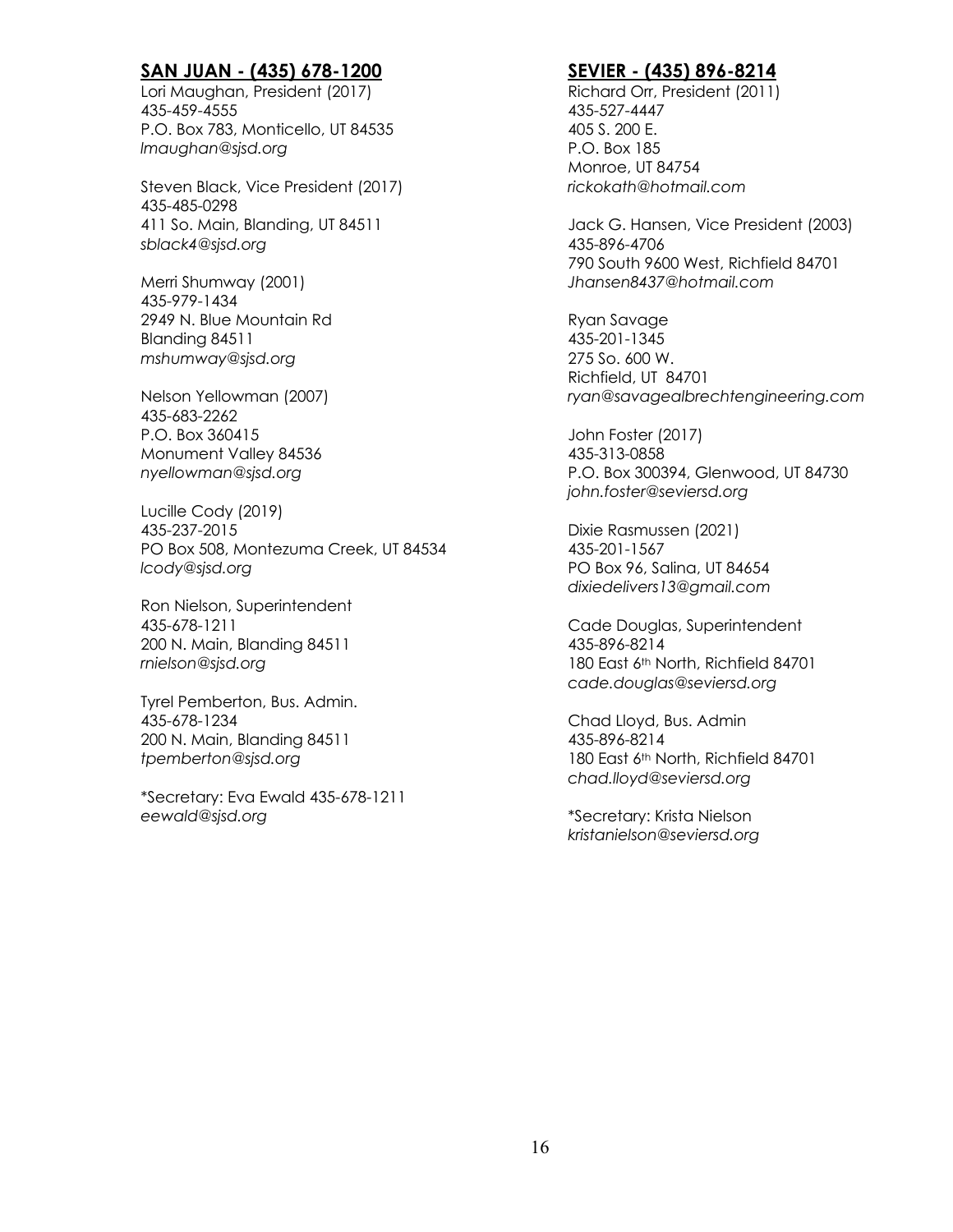# **SOUTH SANPETE (435) 835-2261**

Grant Hansen, President (2017) 435-528-3582 P.O. Box 73, Mayfield, UT 84643 *ghansen188@gmail.com*

Gary Olson, Vice President (2014) 435-851-6933 P.O. Box 425 Ephraim, UT 84627 *garyhegg@yahoo.com*

Mark Olson (2014) 435-851-9759 501 South Main Manti, UT 84642 *markcyn87@gmail.com*

Kim Pickett 435-528-7610 130 West 200 South, Gunnison 84634 *gico@gtelco.net*

David Warren (2009) 435-835-7471 363 East 750 South, Ephraim 84627 *david.warren@ssanpete.org*

Ralph Squire, Superintendent 435-835-2261 39 South Main, Manti 84642 *ralph.squire@ssanpete.org*

\*Secretary: Kera Peterson *kera.peterson@ssanpete.org*

Jake Hill, Bus. Admin. 435-835-2261 39 South Main, Manti 84642 *jake.hill@ssanpete.org*

#### **SOUTH SUMMIT - (435) 783-4301**

Dan Eckert, President (2017) 801-979-7755 127 W. 360 N., Kamas, UT 84036 *dan.eckert@ymail.com*

Debra Blazzard, Vice President (2014) 801-597-6712 593 Foothill Drive Kamas, UT 84036 *debrablazzard@ssummit.org*

Steven Hardman (2011) 435-783-4654 1734 North SR 32 Kamas, UT 84036 *shardman@ssummit.org*

Lynda Whitmore (2021) 801-699-5797 352 Aspen Road, Francis, UT 84036 *lwhitmore@ssummit.org*

Wendy Radke (2021) 435-640-2644 PO Box 263, Oakley, UT 84055 *wradke@ssummit.org*

Greg Maughan, Superintendent 435-783-4301 285 East 400 South, Kamas 84036 *greg.maughan@ssummit.org*

\*Secretary: Dawn McMillan *dmcmillan@ssummit.org*

Adam Robinson, Bus. Admin. 435-783-4301 Ext. 4109 285 East 400 South, Kamas 84036 *arobinson@ssummit.org*

\*BA Secretary: Diane Atkinson *da1@ssk.12.ut.us*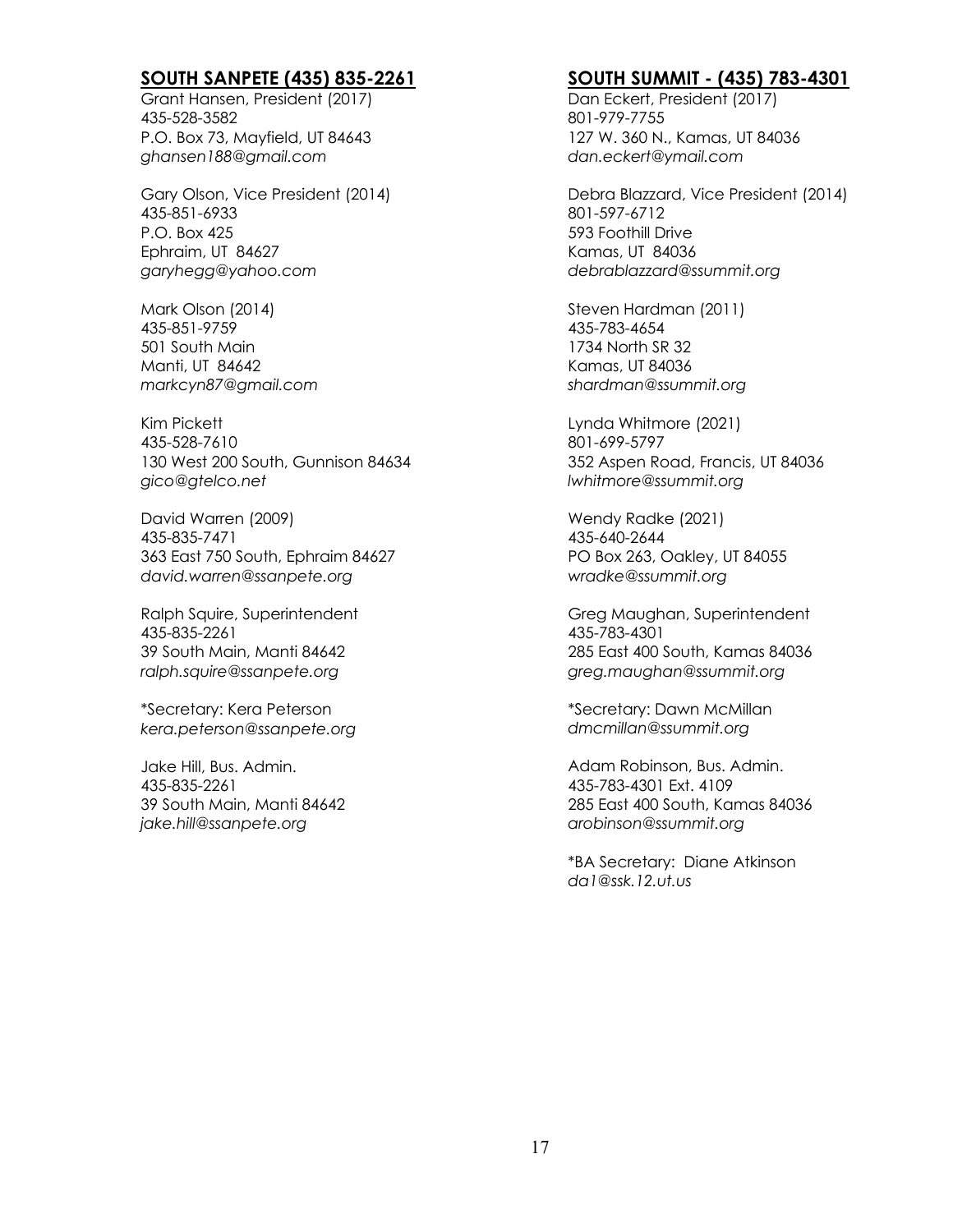# **TINTIC - (435) 433-6363**

Janice Boswell, President (1999) 435-433-6934 P.O. Box 154, Eureka 84628 *jboswell@tintic.org*

Heather Young, Vice President (2017) 801-493-9790 Box 466, Eureka, UT 84628 *hyoung@tintic.org*

Jeana Rowley (2019) 435-660-0133 PO Box 96, Eureka, UT 84628 *jrowley@tintic.org*

Ryan Despain (2021) 435-433-2297 PO Box 315, Eureka, UT 84628 *ryandespain@icloud.com*

Jordan Grimstead (2021) 801-369-3837 77 W. Railroad St., Eureka, UT 84628 *lttl.grimmy@gmail.com*

Gregory Thornock, Superintendent 435-433-6363 P.O. Box 210, Eureka 84628 *gthornock@tintic.org*

Jeremy Snell, Bus. Admin. 435-433-6363 P.O. Box 210, Eureka 84628 *jsnell@tintic.org*

\*Secretary: Angie Holden 435-433-6302 *anholden@tintic.org*

# **TOOELE – (435) 833-1900**

Melissa Rich, President (2019) 801-622-5186 5385 Ponderosa Ln, Stansbury Park, UT 84074 *mrich@tooeleschools.org*

Camille Knudson, Vice President (2019) 801-759-1043 118 Starside Dr., Stansbury Park, UT 84074 *cknudson@tooeleschools.org*

Scott Bryan (2009) 435-833-9160 hm 801-301-2366 cell 792 Aspen Street, Tooele, UT 84074 *sbryan@tooeleschools.org*

Julia Holt (2001) 435-882-8562 860 Upland Drive, Tooele 84074 *jnholt@hotmail.com*

Alan Mouritsen 435-884-3728 477 S. Gold Dust Rd., Grantsville 84029 *amouritsen@tooeleschools.org*

Robert Gowans (2021) 435-830-2336 86 Kelseyview Dr., Tooele, UT 84074 *rhgowans@gmail.com*

ValaRee Shields (2021) 435-224-2246 3778 Spiral Springs Road, Erda, UT 84074 *wesandval@gmail.com*

Mark Ernst, Superintendent 435-833-1900 92 Lodestone Way, Tooele 84074 *mernst@tooeleschools.org*

Lark Reynolds, Bus. Admin. 435-833-1900 92 Lodestone Way, Tooele 84074 *lreynolds@tooeleschools.org*

\*Secretary: Jackie Gallegos *jgallegos@tooeleschools.org*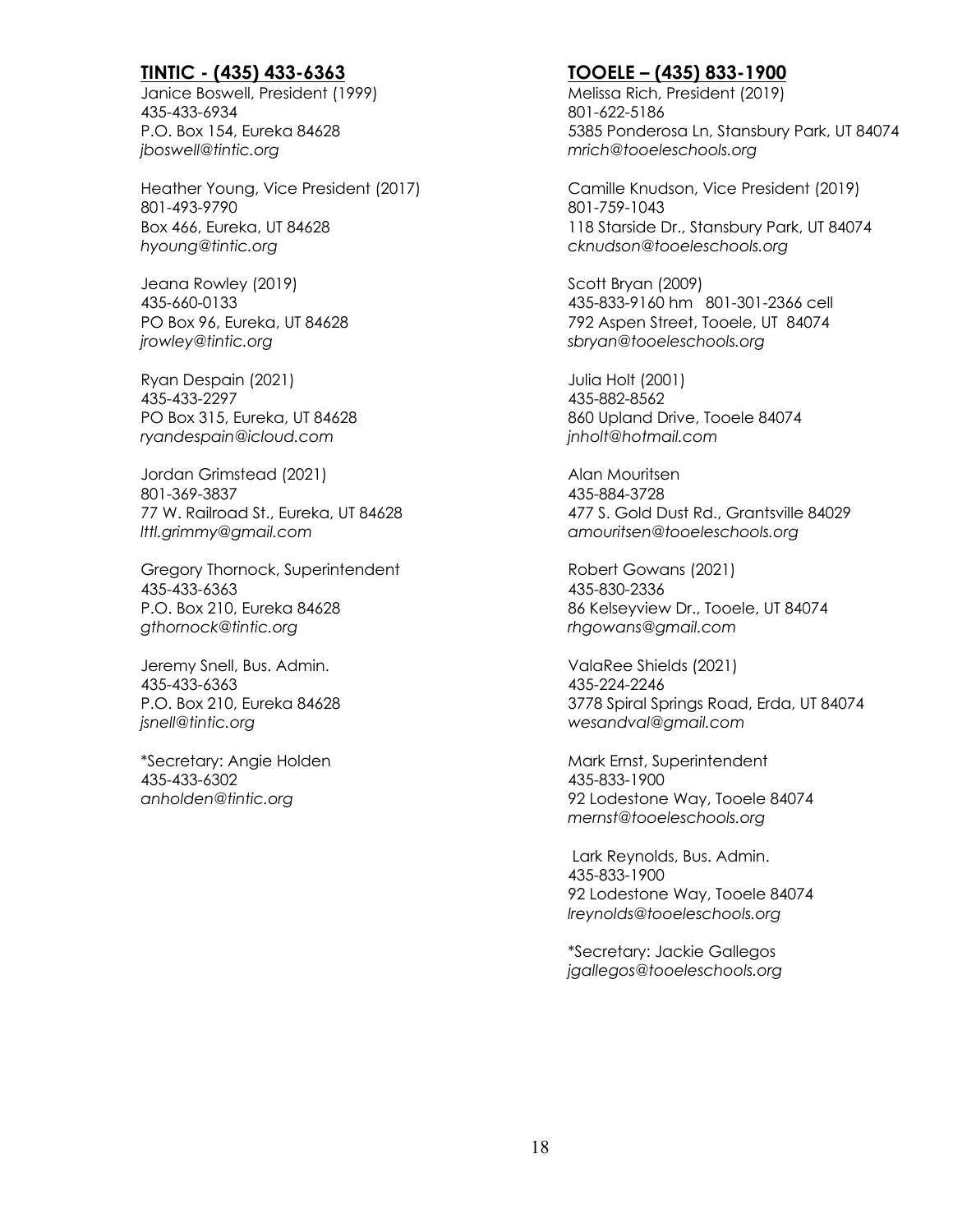# **UINTAH - (435) 781-3100**

Dave Chivers, President (2019) 435-828-2743 PO Box 255, Jensen, UT 84035 *ghgarbage1968@yahoo.com*

Robin McClellan, Vice President (2019) 435-828-1851 3679 W. 1350 N., Vernal, UT 84078 *robin.mcclellan@uintah.net*

Harlan "Scoot" Wilkins (2019) 435-781-1906 8525 E. Brush Creek Rd., Jensen, UT 84035 *scootwilkins@hotmail.com*

Tawnya McKee (2021) 435-828-2710 PO Box 760076, Tridell, UT 84076 *tonnamckee@icloud.com*

Todd Massey (2021) 435-622-6302 860 W. 2500 S., Vernal, UT 84078 *tkmassey17@gmail.com*

Denise Maynard 435-828-3399 654 West 400 South, Vernal 84078 *denise.maynard@uintah.net*

Rick Woodford, Superintendent 435-781-3100 826 South 1500 East, Naples, UT 84078 *rick.woodford@uintah.net*

Jason Johnson, Bus. Admin. 435-781-3100 ext. 1020 Fax: 435-781-4677 826 South 1500 East, Naples, UT 84078 *jason.johnson@uintah.net*

\*Secretary: Phyllis Elgiar *phyllis.elgiar@uintah.net*

# **WASATCH - (435) 654-0280**

Tom Hansen, President (2017) 631-848-0966 846 Swiss Farm Way, Midway, UT 84049 *tom.hansen@wasatch.edu*

Tyler Bluth, Vice President (2019) 320 S. 820 E., Heber, UT 84032 *tyler.bluth@wasatch.edu*

Cory Holmes 435-971-3580 815 E. 600 N., Heber, UT 84032 cory.holmes@wasatch.edu

Kimberly Dickerson (2021) 435-901-9506 5040 E. 1250 S., Heber City, UT 84032 *kimandjond@gmail.com*

Marianne Allen (2021) 435-760-2180 2155 S. 500 E., Heber City, UT 84032 *marianne.allen@wasatch.edu*

Paul Sweat, Superintendent 435-654-0280 101 East 200 North, Heber 84032 *paul.sweat@wasatch.edu*

\*Secretary: Stacey Moore *stacey.moore@wasatch.edu*

Keith Johansen, Bus. Admin. 435-654-0280 101 East 200 North, Heber 84032 *keith.johansen@wasatch.edu*

\*BA Secretary: Karrie Simmons *karrie.simmons@wasatch.edu*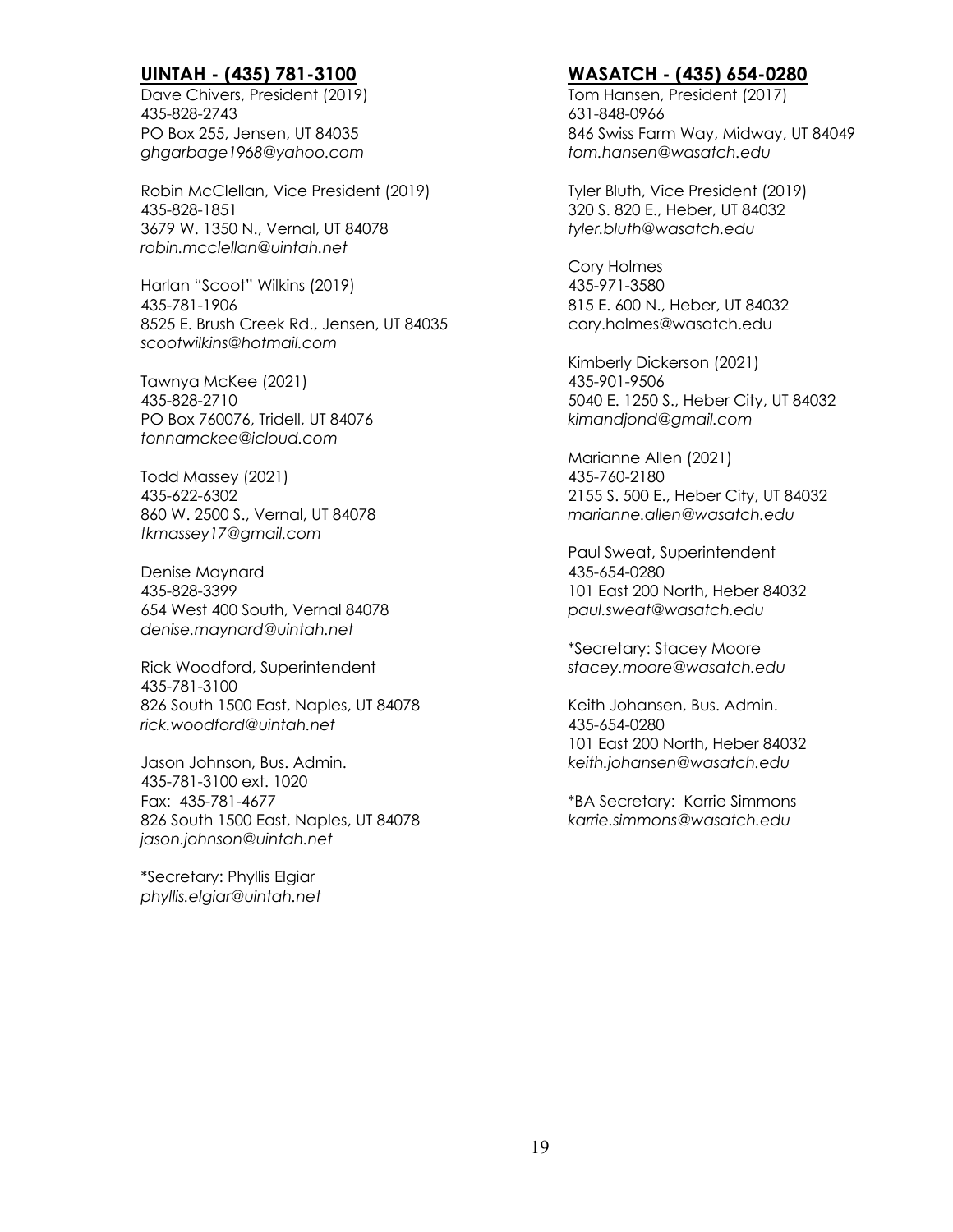#### **WASHINGTON - (435) 673-3553**

Kelly Blake, President (2005) 435-628-1618 485 E. Kays Circle, Washington 84780 *kblake@gwcu.org*

Becky Dunn, Vice President (2017) 435-688-2269 566 Arrowhead Trail, Santa Clara 84765 *bdunnonline@gmail.com*

David Stirland (2014) 435-635-0343 562 S. 1530 W. Hurricane, UT 84737 *stirlanddavid@yahoo.com*

Laura Hesson (2005) 435-680-1882 167 South 1210 West, St. George 84770 *laura\_hesson@hotmail.com*

Craig Seegmiller 435-652-1781 553 East 200 South, St. George, 84770 *cseeg@infowest.com*

LaRene Cox (2014) 435-673-1987 1234 E. St. James Ln. St. George, UT 84790 *larene.cox@washk12.org*

Terry Hutchinson (2017) 435-313-1631 PO Box 910893 St. George, UT 84791 *tlh@infowest.com*

Larry Bergeson, Superintendent 435-673-3553 121 W. Tabernacle, St. George 84770 *larry.bergeson@washk12.org*

\*Secretary: Kajsia Boyer ext. 5101 *kboyer@washk12.org*

Brent Bills, Bus. Admin. 435-673-3553 121 W. Tabernacle, St. George 84770 *bbills@admin.washk12.org*

\*BA Secretary: Tennille Mills ext. 109 tmills@admin.washk12.org

#### **WAYNE - (435) 425-3813**

Shawn Davis, President (2017) 435-691-2490 P.O. Box 185, Bicknell, UT 84715 *shawn.davis@waynesd.org*

April Torgerson, Vice President (2013) 435-425-2047 P.O. Box 750146, Torrey, UT 84775 *april.torgerson@waynesd.org*

Curtis Whipple (2015) 435-691-2037 PO Box 97, Hanksville, UT 84734 *curtis.whipple@waynesd.org*

Cory Anderson (2015) 435-691-2389 PO Box 237, Loa, UT 84747 *cory.anderson@waynesd.org*

Elizabeth Torgerson (2021) 435-691-2139 PO Box 53, Lyman, UT 84749 *torgersontransportllc@gmail.com*

Randy Shelley, Superintendent 435-425-3813 P.O. Box 127, Bicknell 84715 *randy.shelley@waynesd.org* 

Tyler Newton, Bus. Admin. 435-425-3813 P.O. Box 127, Bicknell 84715 *tyler.newton@waynesd.org*

\*Secretary: Jennifer Batty *jennifer.batty@waynesd.org*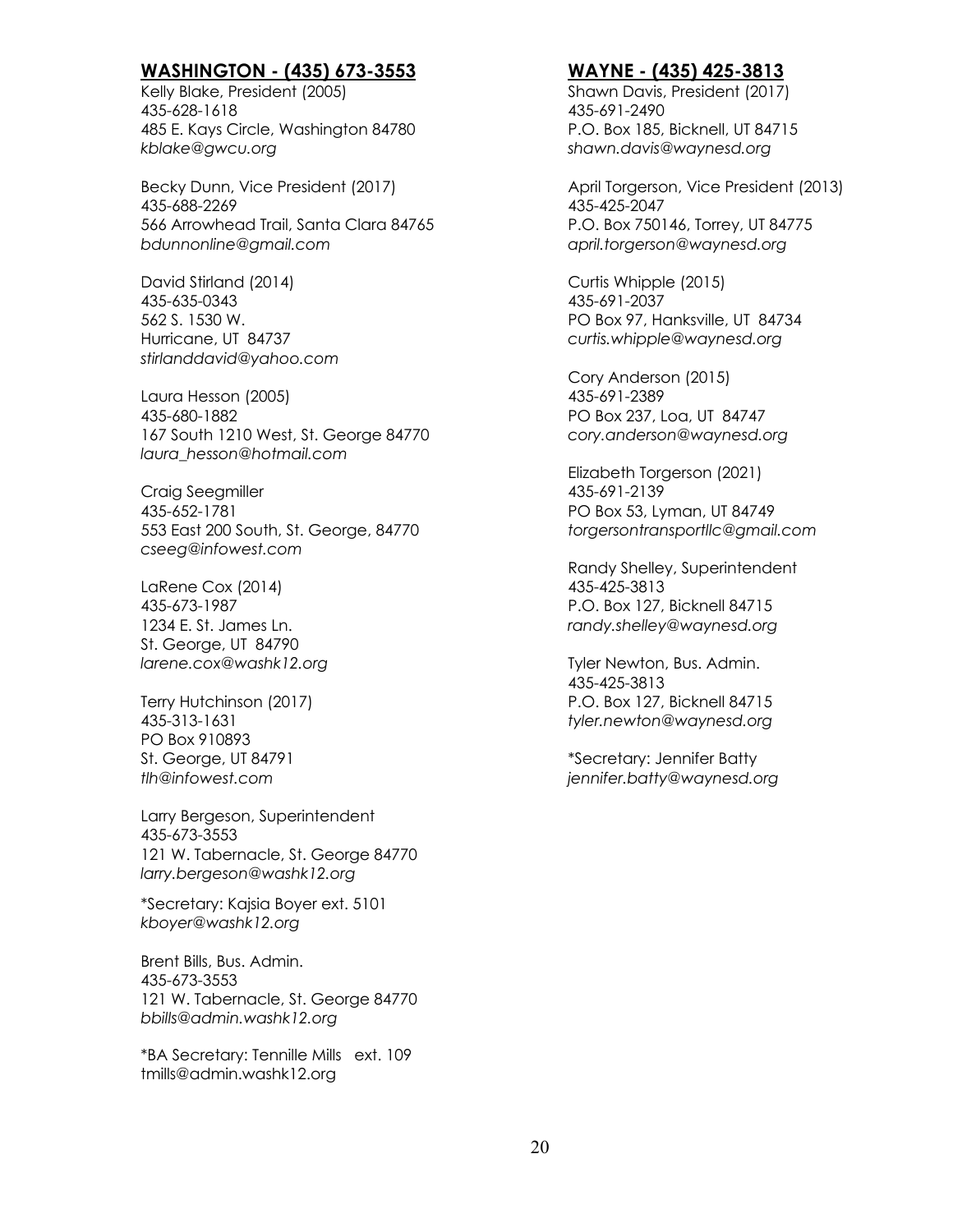#### **WEBER - (801) 476-7826**

Jon Ritchie, President (2003) 801-985-1712 3727 West 6050 South, Roy 84067 *jsritchie@wsd.net*

Dean Oborn, Vice President (2007) 801-782-3702 1651 North 475 West, No. Ogden 84404 *deoborn@wsd.net*

Douglas R. Hurst (2009) 80l-479-4786 hm 801-564-6891 cell 5529 South 150 West, Ogden, UT 84405 *dohurst@wsd.net*

Paul Widdison 435-279-0332 P.O. Box 454 4819 So. 5900 W. Hooper, UT 84315 *pawiddison@wsd.net*

Janis Christensen (2014) 801-782-5600 1233 East 2250 North North Ogden, UT 84414 *janischristensen@gmail.com*

Bruce Jardine 801-725-9550 4857 S. Burch Creek Hollow Dr. South Ogden, UT 84403 *bruce@lwe-llc.com*

Jan Burrell (2019) 801-726-3606 1778 W. 4450 S., Roy, UT 84067 *jburrell@wsd.net*

Jeff Stephens, Superintendent 801-476-7826 5320 S. Adams, Ogden 84405 *jstephens@wsd.net*

\*Secretary: Pam Wahlen 801-476-7826 *pawahlen@wsd.net*

Robert Petersen, Bus Admin 801-476-7841 5320 S. Adams, Ogden 84405 *rpetersen@wsd.net* \*BA Secretary: Stacey Smith *sdsmith@wsd.net*

# **STATE BOARD OF EDUCATION 801-538-7517 801-538-7768 FAX**

District 1 Jennie Earl 801-644-0622 *jennie.earl@schools.utah.gov*

District 2 Scott L. Hansen 801-393-2322 *scott.hansen@schools.utah.gov*

District 3 Matt Hymas 801-440-9415 *matthew.hymas@schools.utah.gov*

District 4 Brent J. Strate 801-660-9432 *brent.strate@schools.utah.gov*

District 5 Laura Belnap, Vice Chair 801-699-7588 *lbelnap@utahonline.org*

District 6 Stacey Hutchings 801-963-2639 *stacey.hutchings@schools.utah.gov*

District 7 Carol B. Lear 801-550-8820 808 East South Temple S.L.C. UT 84102 *carol.lear@learlaw.com*

District 8 Janet A. Cannon 801-272-3516 *janet.cannon@schools.utah.gov*

District 9 Cindy Davis, Second Vice Chair 801-319-4117 *cindy.davis@schools.utah.gov*

District 10 Molly Hart 706-464-5225 *molly.hart@schools.utah.gov*